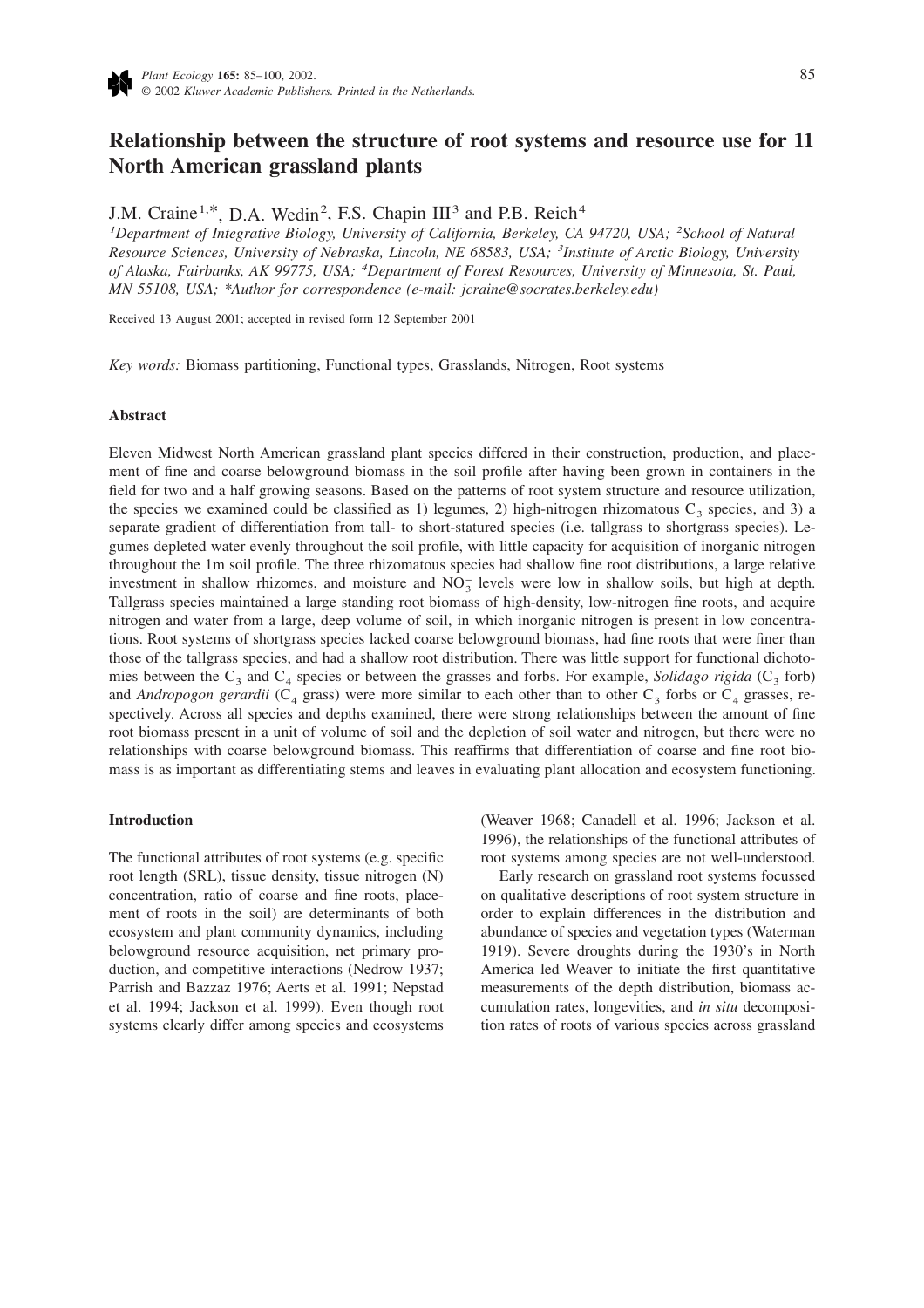types (Weaver and Zink (1946a, 1946b); Weaver 1947; Weaver and Darland 1947). Though limited in the number of species examined, from tall to shortstatured grasses, Weaver (1958b) showed that root longevity, root tensile strength, root diameter, depth of rooting, and maximum productivity decreases while tissue N increases. These studies were also among the first grassland studies to quantify plantecosystem relationships, such as relationships between root biomass and soil organic matter formation, soil resistance to erosion, and plant biomass recovery from drought (Weaver et al. 1935a; Albertson and Weaver 1944; Weaver and Bruner 1945; Weaver and Darland 1949).

Despite the work by Weaver and his contemporaries (Sperry 1935; Coupland 1950; Hopkins 1951; Albertson and Tomanek 1965) and over four decades of subsequent research, our understanding of root systems is still rudimentary. For example, the depth distributions of roots for different species, functional groups and ecosystems are only just beginning to be summarized and interpreted as to their role in plantecosystem resource exchange and associated ecosystem resource fluxes (e.g. Nepstad et al. (1994) and Canadell et al. (1996), Jackson et al. (1996)). For the most part, these syntheses have yet to differentiate among belowground biomass types (e.g. coarse belowground biomass and fine roots) that differ in their roles of acquisition and transport of resources.

Since Weaver's seminal work, our understanding of resource limitation and how it constrains grassland structure and function has changed as recent studies in North American tallgrass prairie and subhumid tropical savannas have emphasized nitrogen's role as a key limiting nutrient (Wedin 1995; Seastedt 1995; Hooper and Johnson 1999), a role largely under-appreciated by Weaver and contemporaries. Today, the relationships between different belowground biomass types and patterns of resource utilization and ecosystem nitrogen cycling are not well-quantified. More complete understanding of root systems requires understanding the relationships between root construction, total biomass and placement in the soil profile, and the consequences for water and nitrogen availability in the soil.

Associated with our lack of understanding of root system construction, root traits are generally excluded from functional classifications of species, almost certainly reducing the predictive power of ecosystem models (Woodward et al. 1997). Two general types of functional classifications have been used for grassland floras. First are classifications based on plant distributions, such as dichotomies between upland and lowland species (Weaver 1968), classifications of grassland species based on their moisture affinity (Curtis 1959), and divisions of core and satellite species (Collins et al. 1993). The second set of classifications are *a priori* classifications that classify species based on inherent traits that are measured independently of distribution (Weaver 1958b; Leishman and Westoby 1992; Kindscher and Wells 1995; Grime et al. 1997; Tilman et al. 1997; Sala et al. (1997, 1997)). Only Weaver's classification of grasses (tall, mixed, short) and forbs incorporated root traits to a significant degree. Weaver divided forbs into four root functional types based on depth, presence of a taproot, root length density per unit soil volume and placement of fine roots (Weaver 1958a).

In this paper, we 1) examine the relationship(s) of root system traits among a wide variety of prairie species, 2) quantify relationships between root biomass and nutrient use, and 3) classify species based on measured belowground traits. For the purposes of understanding the relationships of traits among species, we measured or derived 36 traits associated with the biomass, nutrient, and water dynamics of plants and include root and root system traits, whole-plant characteristics, associated soil water and N availability, and ecosystem N retention for 11 prairie species. Traits included root construction (SRL and its components tissue density and diameter), nutrient concentrations of tissues, biomass of different components (fine roots, coarse belowground biomass, crowns (or belowground bases of stems) and aboveground biomass) with belowground biomass separated by depth, water and nutrient availability at three depths, and whole system nutrient losses. In order to provide contrast in species traits, we chose species that are generally common in Midwest tallgrass communities but span a range of functional classifications  $(C_3$  grass,  $C<sub>4</sub>$  grass, forb, legume; tallgrass-shortgrass; rhizomatous and non-rhizomatous species). Although not a focus of this paper, the experimental design included a moderate nitrogen fertilization treatment to determine if differences in N supply alter the relationships among traits, the relationship between biomass and N use, and/or cause differential responses among species.

Using Weaver's findings as a starting point along with accumulated evidence from other experiments (e.g. Tilman and Wedin (1991)), we hypothesized that plants with high density roots should have high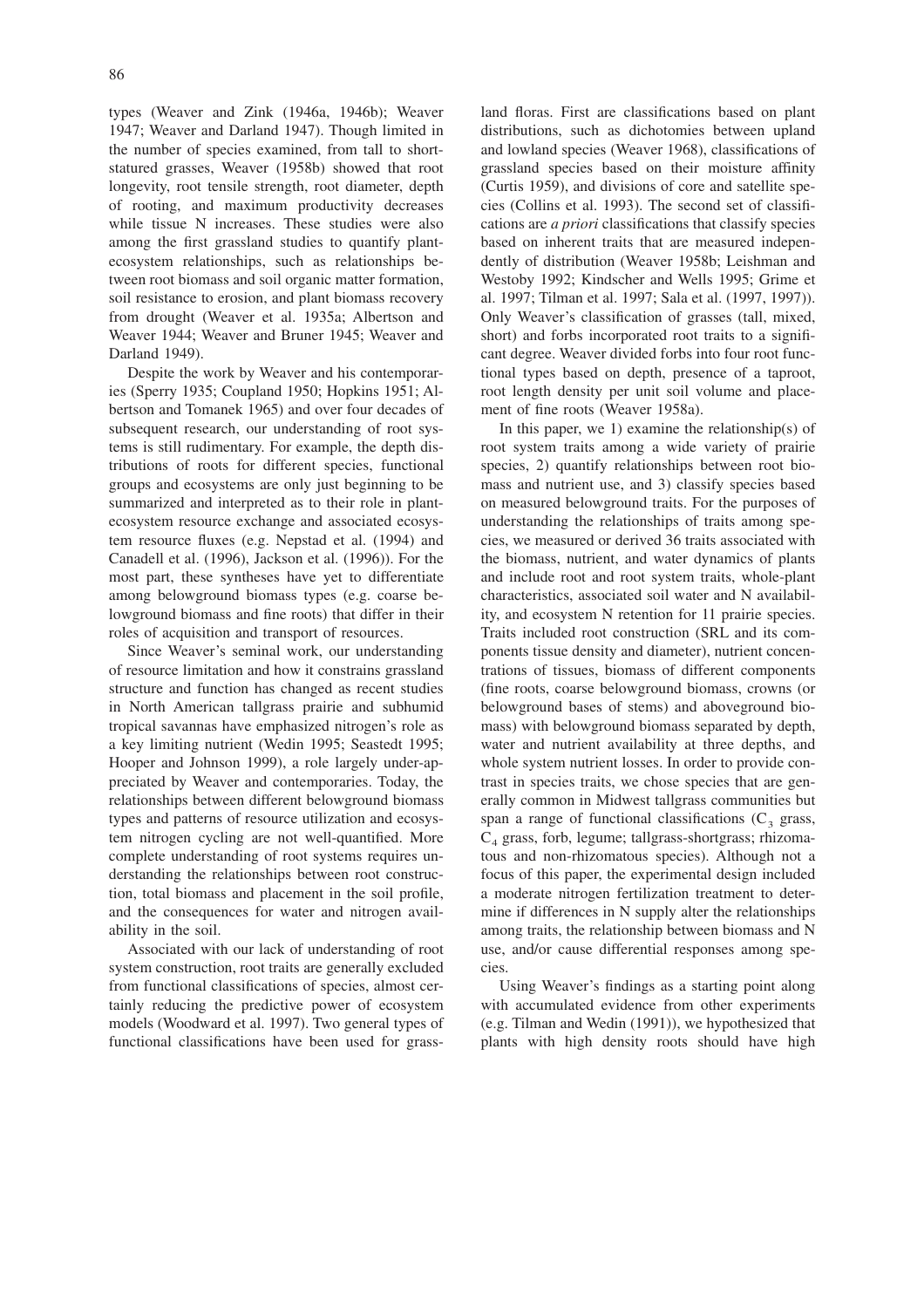| <b>Species</b>          | Citation        | Photosynthetic pathway | Shoot height | Rhizome | Forb-grass-legume |
|-------------------------|-----------------|------------------------|--------------|---------|-------------------|
| Achillea millefolium    | L.              | $C_{3}$                | Short        | Strong  | Forb              |
| Agropyron repens        | $(L.)$ Beauv.   | $C_{3}$                | Mid          | Strong  | $C_3$ Grass       |
| Anemone cylindrica      | Gray            | C <sub>3</sub>         | Short        | None    | Forb              |
| Andropogon gerardii     | Vitman          | $C4-NADME$             | Tall         | Weak    | $C4$ Grass        |
| Bouteloua gracilis      | Willd. ex Kunth | $C4-NADPME$            | Short        | Weak    | $C4$ Grass        |
| Koeleria cristata       | $(L.)$ Pers.    | $C_{3}$                | Short        | Weak    | $C3$ Grass        |
| Lespedeza capitata      | Michx.          | $C_{3}$                | Tall         | None    | Legume            |
| Petalostemum villosum   | (Vent.) Rydb.   | C <sub>3</sub>         | Tall         | None    | Legume            |
| Poa pratensis           | L.              | $C_{3}$                | Short        | Strong  | $C_3$ Grass       |
| Schizachyrium scoparium | (Michx.) Nash   | $C4-NADME$             | Mid          | Weak    | $C4$ Grass        |
| Solidago rigida         | L.              | $C_3$                  | Tall         | Weak    | Forb              |
|                         |                 |                        |              |         |                   |

*Table 1.* Species used in this study, taxonomic reference, photosynthetic pathway, characteristic maximum shoot height (Short < 50 cm; Mid between 50–100 cm; Tall > 1 m), relative degree of rhizome formation, and functional group classifications of the species.

aboveground biomass, high belowground biomass produced throughout the first meter of soil depth, low tissue nutrient concentrations, reduce soil inorganic N concentrations in the soil to low levels, and high ecosystem N retention. Again, it should be noted that this hypothesis is only a starting point as we were examining a much wider variety of species and traits than had been measured before and most theories of plant functional trait relationships on which we could base hypotheses do not address the belowground traits we measured.

We quantified relationships between root biomass (both fine roots and coarse belowground biomass) and plant-mediated soil resource availability (both water and nitrogen). Although analogous relationships have long been known for leaves and light, it is still unknown whether similar standard relationships exist for root biomass and nitrogen or water availability. Even though differences in nitrogen availability may be due directly to uptake by roots or indirectly through plant effects on microbial decomposition, we hypothesized that there would be negative relationships between root biomass and both soil inorganic N and water availability. As fine roots should have greater specific acquisition rates than coarse belowground biomass and also affect microbial decomposition greater than coarse belowground biomass, we hypothesized that there should be stronger relationships between fine root biomass and soil resources than for coarse belowground biomass. Although it is possible that deep roots are more important for water uptake than nutrient uptake, we hypothesized that there would be no differences in the relationships between

biomass and resource availability at different depths in the soil profile.

Lastly, we examine the functional classifications that are derived from data on root systems and resource utilization. We then examine the congruency between these classifications and those based on current *a priori* classifications (e.g. photosynthetic pathway, grasses vs. forbs) or distributional data.

## **Methods**

# *Experimental design*

A total of 66 monocultures were grown in the field for two and a half growing seasons. Treatments were applied in a factorial design: 4 functional groups, 3 species per functional group (1 functional group only had 2 species), two nitrogen levels per species, and 3 replicates per treatment combination (4 replicates perished). Treatment combinations were arranged randomly in two rows.

The species included 3  $C_3$  grasses, 3  $C_4$  grasses, 3  $C_3$  forbs, and 2 legumes (Table 1). These species are known to vary in their degree of rhizome development and maximum shoot height (Table 1). Ten of the eleven species are common in the sand prairies and oak savannas found at the study site, the Cedar Creek Natural History Area (CCNHA) in east-central Minnesota, USA. *Bouteloua gracilis* does not occur naturally at CCNHA, and is generally found in mixedand shortgrass prairie to the west, though it is found in Minnesota and is used extensively in experiments at CCNHA. Two of the C<sub>3</sub> grasses, *Agropyron repens*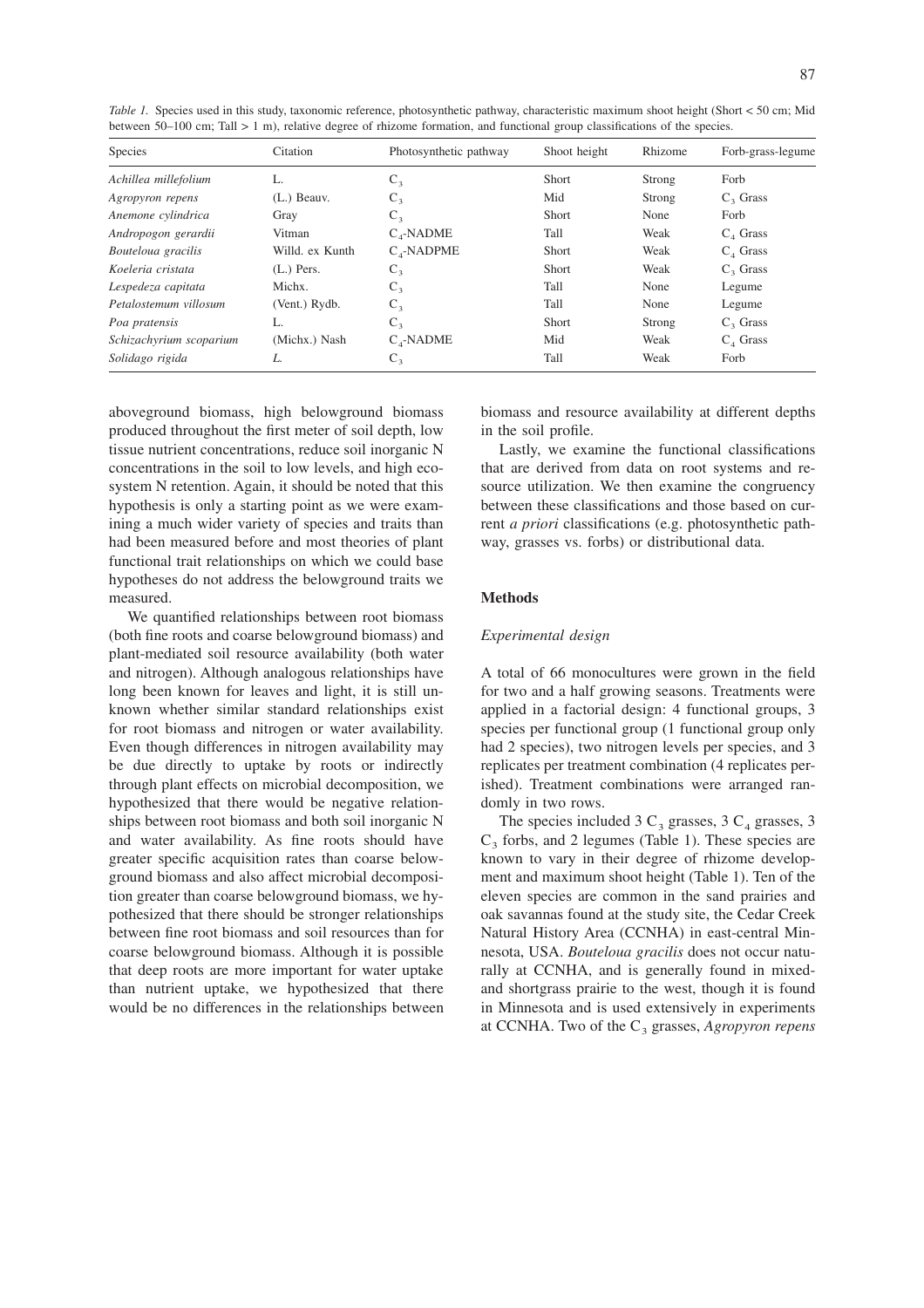and *Poa pratensis* are non-native, but widely naturalized in area grasslands.

#### *Growth conditions*

Monocultures were contained in polyvinylchloride tubes, 20 cm in diameter and 96 cm high. Each monoculture had minirhizotron tubes installed horizontally through the container at 12 cm, 40 cm, and 76 cm depth. The tubes were filled with homogenized soil that was obtained from the top 10 cm of soil from an abandoned agricultural field at CCNHA that had previously had the top 10–15 cm of soil removed. Soils in the field were sandy (94% sand, 6% silt plus clay), with low soil carbon (0.45% C in 0–20cm horizon). After filling the container with soil, the soil was supersaturated with water (a.k.a. tamping), which minimizes variation in bulk density with depth. We had structured the soils in this general manner to minimize differences in bulk density and nutrient content that may influence patterns of belowground biomass distribution with depth. The bottom of each container was fitted with a plastic cap through which was placed a plastic bushing filled with polyester batting to facilitate drainage.

Monocultures were seeded in early June of 1997 at the rate equivalent to 12 g seed  $m^{-2}$  and watered frequently during the first 6 weeks of the first growing season. These monocultures were placed in 1 m deep trenches in a field at CCNHA during the summers to allow access to minirhizotron tubes. In winter, the trenches surrounding the monocultures were filled to the soil surface of the monocultures with soil to ameliorate harsh temperatures. Half of the monocultures for each species (3) were amended with a total of the equivalent of 6.7 g N m<sup>-2</sup> in the form of  $NH<sub>4</sub>NO<sub>3</sub>$  during the 1998 and 1999 growing season, applied three times in 1998 and two times in 1999.

#### *Measurements*

# *Aboveground biomass*

Beginning July 19, 1999, all aboveground biomass was clipped and sorted into dead and live fractions. The live fractions included any leaf, stem or reproductive biomass that was at least partially green.

#### *Soil moisture and extractable nitrogen*

Within three days after the aboveground biomass was clipped, each container was cut into three sections. Since root biomass should be concentrated at the top of the containers, we produced three strata, 0–24, 24–

56, and 56–96 cm in depth to more closely mimic the expected pattern of root biomass with depth. After sectioning, we removed a 2.5 cm diameter, 20 cm deep core from the top of each strata. Soils were kept at 5 °C for no more than 24 hours before processing. 0.01 M KCl soil extractable  $NO_3^-$  and  $NH_4^+$  and gravimetric soil moisture were determined according to Wedin and Tilman (1993).

# *Root biomass*

After the soil core was removed from the sections, the root mass was washed free of soil under running water over a 1.3 mm screen. Root samples were stored at 5 °C for no more than 48 hours before being separated into coarse, fine, and crown biomass fractions. For non-grasses and those rhizomatous grasses that did not have true crowns, the "crown" category included the bases of stems, considered to be the interface between aboveground and belowground parts, and included no more than 1 cm of aboveground material and 1 cm of belowground biomass. All noncrown root and rhizome segments greater than 1 mm in diameter were considered coarse belowground biomass and those roots less than 1 mm in diameter were considered fine roots.

#### *Root traits*

After washing, representative subsamples of fine roots were removed from each monoculture for determining specific root length (SRL), root tissue density, and average diameter. We used a digital scanner to simultaneously provide data on average root diameter and root volume. Each subsample was suspended in 1 cm of water in a  $10 \times 15$  cm clear acrylic tray and then scanned at 600 dots per inch (0.04 mm resolution) with a Hewlett Packard Scanjet 4c and Win-Rhizo root analysis program (Regent Instruments, Quebec, Canada). After scanning, each subsample was drained and placed into a small paper envelope, dried for 72 hours at 65 °C and weighed.

WinRhizo 4.0 (Régent Instruments, Quebec) was used to analyze scanned images. This program traces roots present on an image and quantifies total root length and the diameter of each segment of length. The threshold was set at Automatic and Adaptive. Lagarde's method for pale roots was used in the analyses with normal sensitivity and no filter. The analysis process creates a data file that includes the total amount of root length and root volume present in each size class (e.g.  $0.10 - 0.15$  mm) for each subsample scanned. Root data were summarized into 40 size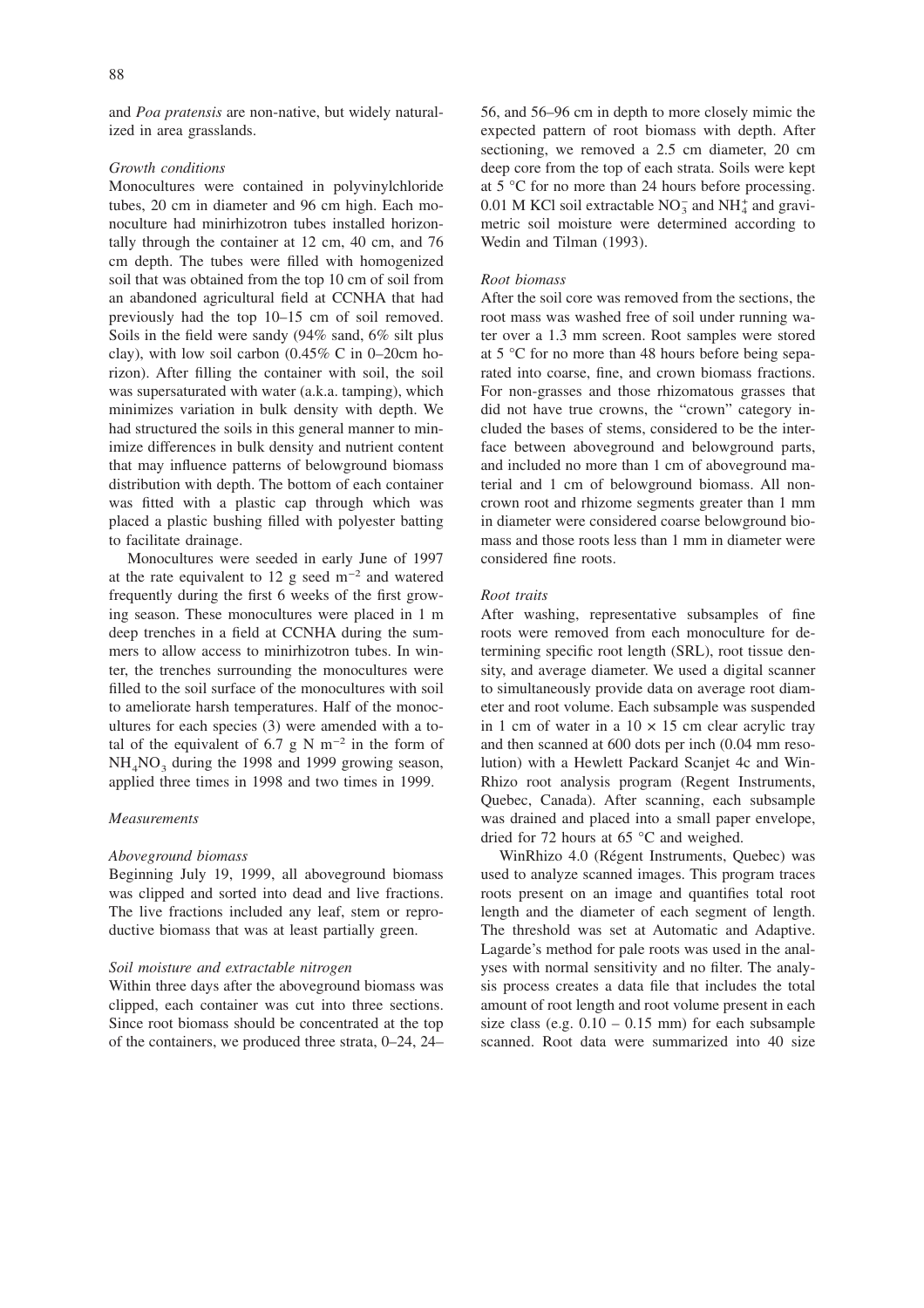classes, 0.05 mm each. The average diameter of a given unit of length of the fine roots was calculated from the resultant data set. Tissue density was calculated as the ratio of the subsample's mass and the total root volume of the subsample. SRL was calculated as the ratio of the subsample's total root length to the mass of the subsample.

#### *Tissue carbon and nitrogen*

All biomass was dried at 50 °C until constant mass, generally seven days, and then weighed. Each biomass fraction type (fine, coarse, crown, and shoot) was composited over the three depths, if applicable, and then ground in a cyclone mill (Udy Corp., Ft. Collins, CO). Carbon and nitrogen concentrations were determined with a Leco CN2000 analyzer (Leco Corp, St. Joseph, MI).

#### *Calculations*

Belowground biomass was scaled to g  $m^{-2}$  for the entire 96 cm depth. This required multiplying the measured mass of each section by the appropriate constant to take into account the root biomass present in the 2.5 cm core that was removed earlier. In addition to calculating the amount of biomass in a belowground biomass fraction per unit ground area, fine root and coarse belowground biomass per unit soil volume were calculated. This allows standardized comparisons of the amount of root biomass per unit volume among depths since each stratum had a different volume. The fraction of fine root biomass in each of the three depths relative to the total fine root biomass was calculated as well as the relative amount of coarse belowground biomass in each of the three depths. We also calculated the amount of biomass in a given fraction across all depths relative to the total biomass. Total biomass N was calculated as the sum of the total N for each fraction (g biomass m<sup>-2</sup>  $%$ N). Since no measurement of crown tissue N was determined, we used a standard tissue N value that was derived from the average of coarse belowground tissue N concentrations for all species (0.85% N).

# *Data analysis*

All statistical analyses were performed using JMP 3.0 (SAS Institute, Cary, NC, USA). To determine the relative influence of the identity of the 11 species and the N treatment on functional parameters, we used the multiple linear regression protocol to regress each of the 33 functional parameters on the following explanatory variables: a categorical representation of the 11 species, a categorical representation of the N treatment (elevated vs. ambient) and an interaction term between species identity and N treatment. To determine the differences between species in functional traits, we performed an ANOVA for each of 33 different functional traits. Differences among species were determined with a Tukey-Kramer HSD test.

We used a multiple linear regression model to determine if there were relationships between root biomass and soil moisture content. This model tested relationships between both fine root and coarse belowground biomass density in the soil and soil moisture. The model also tests for separate relationships for each root biomass type under elevated and ambient N (interaction terms between the root biomass type and the N treatment), and separate relationships for each root biomass type for each of the three depth categories (interaction terms between the root biomass type and a categorical coding of the three strata). A similar model was used to examine the relationship of root biomass and inorganic soil N concentrations.

To linearize certain relationships in the above models, we applied a log transformation to the inorganic N concentrations, the fine root biomass density, and the coarse belowground biomass density. A few of the inorganic N measurements were close to the detection limit of our methodology and were measured to have N concentrations that were lower than our blank standards. Hence, the reported values are negative. Instead of removing these values from the data set or artificially setting them to a positive number (which would bias relationships), we added a constant to all values to make each value positive prior to log transformation. As some of the root biomass measurements for a stratum were zero, a constant was also added to all fine root and coarse belowground biomass values before log-transformation.

To determine the relationships among functional traits across species, we performed a principal components analysis (PCA) on 31 functional traits for which data existed for each monoculture (see below). using a correlational matrix structure. Although some pairwise relationships were not linear, the PCA can qualitatively address the nature of relationships using untransformed data. The first three axes of the PCA were the most biologically interpretable and are reported here. The scores on each axis were also included in a model similar to the one used to test the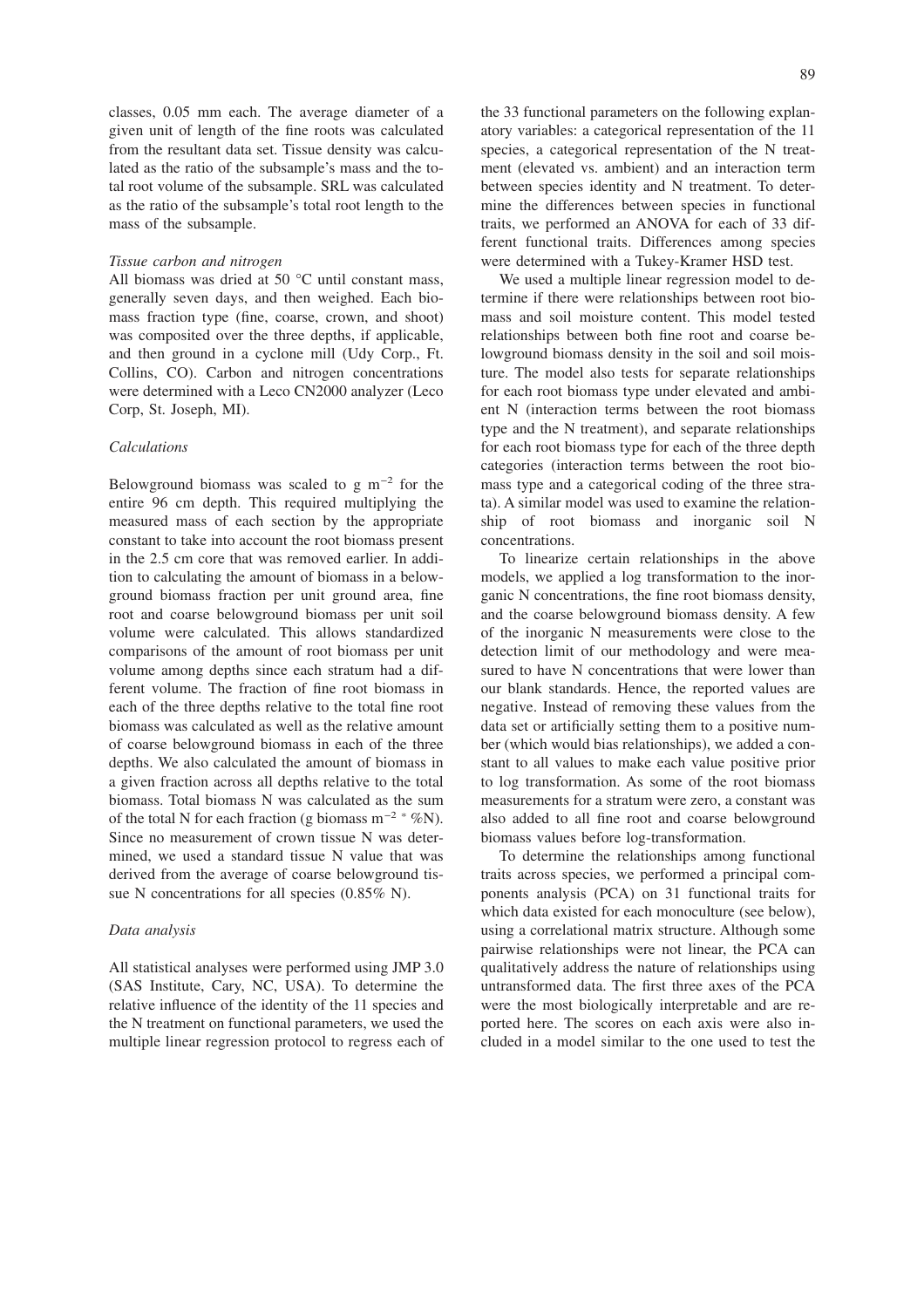relative influence of species identity and N treatment on functional parameters. To test for differences among species in the species' scores on each of the first three axes, the data for each axis were subjected to a Tukey-Kramer HSD test.

Coarse belowground biomass C and N content were not collected for all individual monocultures since some species did not produce coarse belowground biomass. Aboveground plant N, belowground plant N, and total plant N are derived mathematically from other parameters that were included in the PCA. To understand the relationships between these traits and the other suite of traits, we performed additional pairwise correlations of the PCA axes with C:N of coarse belowground biomass, aboveground plant N, belowground plant N, and total plant N. These correlations test whether the parameter is associated with the set of traits corresponding to a given axis.

# **Results**

#### *Differences among species*

There were large differences among species in nearly all of the functional traits (Table 3). Species differences accounted for most of the variation in functional traits (Table 2) and N fertilization little. Shoot biomass ranged from 55 g m−2 (*Poa pratensis*) to 442 g m−2 (*Solidago rigida*), fine root biomass ranged from 51 g m−2 (*Anemone cylindrica*) to 1892 g m−2 (*Andropogon gerardii*), and crown biomass ranged from 12 g m−2 (*A. cylindrica*) to 461 g m−2 (*S. rigida*) (Table 3). Some species had no coarse belowground biomass (e.g. *Schizachyrium scoparium*), while species such as *Agropyron repens* had large amounts of coarse belowground biomass (721 g m<sup>-2</sup>) (Table 3). The relative amounts of each fraction as well as the placement of root biomass in the soil profile also differed among species (Table 3). Total plant N varied from 3.3gNm−2 to 16.5 g N m−2 (*A. cylindrica, L. capitata*) with half of the species accumulating the equivalent of over 13 g N m<sup>-2</sup> (Table 3). Among species, there was greater variation in biomass than total biomass N, suggesting that dilution of N (i.e. differences in N use efficiency) is more important in determining differences in production than differences in total N uptake.

Species had strong effects on the soil environment. Soil moisture content ranged from 2% (*S. rigida*, all depths) to 12% (*P. pratensis*, 56–96 cm) (Table 3).

Ranges were similar among the three depths. Inorganic nitrogen concentrations in the soil solution ranged from near zero (0.0 and 0.02 mg kg<sup>-1</sup> soil for *S. rigida* at 0–24 cm and 56–96 cm respectively) to 2.5 and 4.2 mg kg−1 soil (*Lespedeza capitata at* 0–24 cm, Poa pratensis at 56–96 cm, respectively).

#### *Root biomass and resource availability*

Across all species and all soil depths, soil moisture content decreased with increasing fine root biomass (Figure 1, Table 4), presumably because fine roots reduced soil moisture. The relationship between fine root biomass and soil moisture did not differ between nitrogen treatments and was the same across all three depth strata. There was no relationship between coarse belowground biomass and soil moisture content. The significant interaction between coarse belowground biomass and nitrogen treatment probably reflected species-specific responses to nitrogen fertilization and was difficult to interpret as a general pattern.

A similar negative linear relationship was seen for log-transformed inorganic soil nitrogen concentrations and log-transformed fine root biomass (Figure 2, Table 4), indicating that fine root biomass was important in lowering inorganic nitrogen concentrations in soil solution. Most of this pattern was due to differences in extractable  $NO_3^-$  rather than  $NH_4^+$  (data not shown). As with soil moisture, coarse belowground biomass was not a significant predictor of inorganic N concentrations in the soil solution. The relationship between fine root biomass and inorganic N concentrations in the soil solution was the same for both nitrogen treatments and the same across all three depth strata. In all, these results show that fine root biomass reduces both inorganic N and moisture for both grasses and forbs and that these relationships are similar throughout a soil profile.

# *Principal components analysis*

In the principal components analysis of 31 traits, the first axis (Axis 1) accounted for 35% of the explainable variation (3.1% expected by chance alone) (Table 5). The 11 species are distributed across Axis 1 (Figures 3a, 3b). When individual species scores for Axis 1 were used as the response variable in regression analyses, species identity explained most of the variation along this axis while N treatment explained little (Table 2). Species that scored relatively high on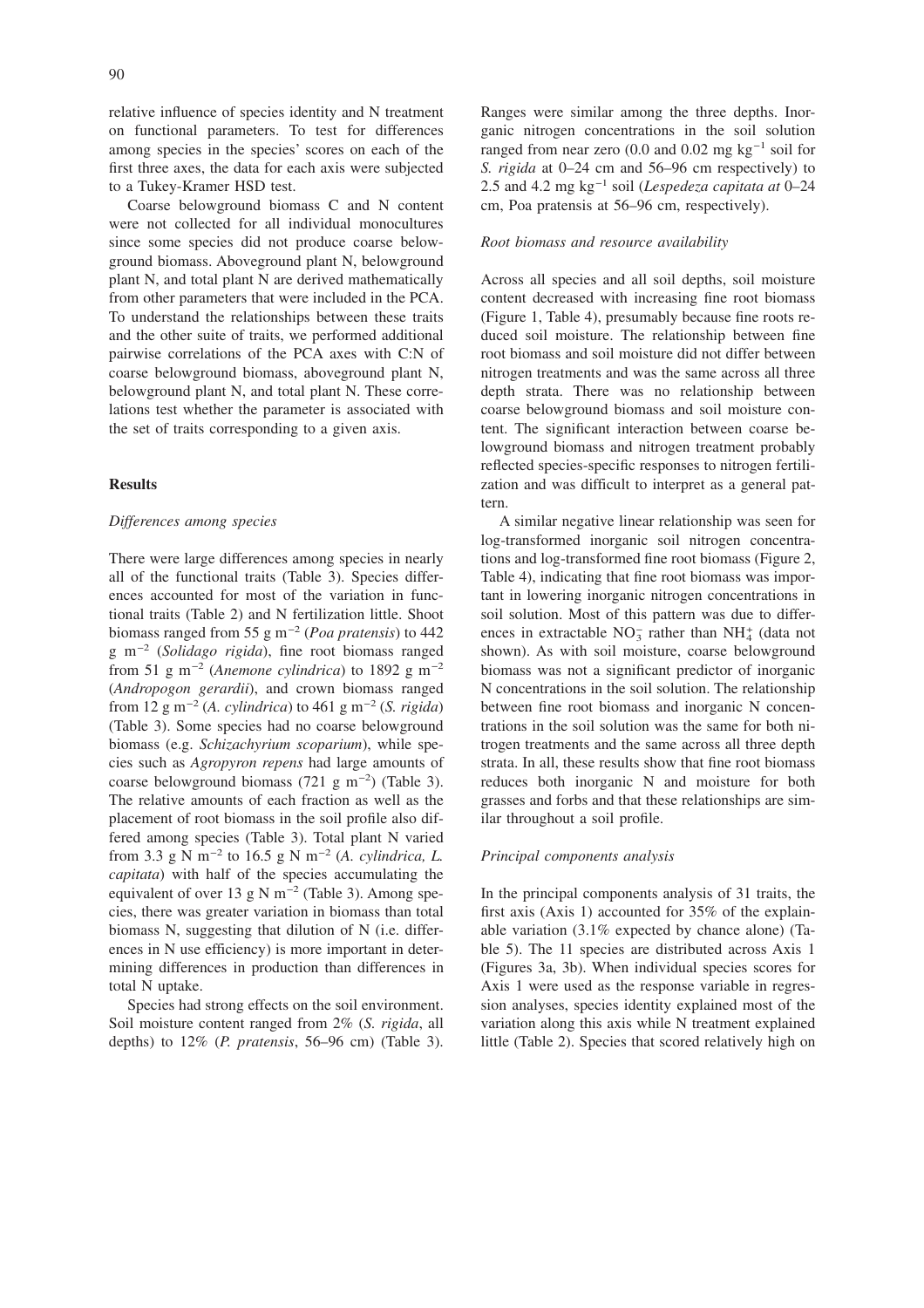*Table 2.* Results of regression model that predicts functional parameters based on the species identity, nitrogen treatment, and the interaction between species and nitrogen. Abbreviations and conventions: FRBD (fine root biomass density (biomass per unit soil volume)); CRBD (coarse root biomass density (biomass per unit soil volume); % shoot (amount of shoot biomass relative to total biomass—same for crown, fine, and coarse); % fine xx–yy cm (amount of fine root biomass in the state strata relative to total fine root biomass 0–96 cm—same for coarse root biomass).

|                          |       | Species |              | Nitrogen |          |                               | Species *Nitrogen |          |
|--------------------------|-------|---------|--------------|----------|----------|-------------------------------|-------------------|----------|
| Parameter                | $r^2$ | F ratio | $Prob$ > $F$ | F ratio  | Prob > F | Elev. - Amb.                  | F ratio           | Prob > F |
| Root tissue density      | 0.73  | 8.77    | < 0.001      | 7.2      | < 0.01   | +0.02 $\rm g \ cm^{-3}$       | 1.2               | ns       |
| <b>SRL</b>               | 0.88  | 25.5    | < 0.001      | 13.2     | < 0.001  | $-20.6$ cm $g^{-1}$           | 2.0               | ns       |
| Diameter                 | 0.81  | 16.1    | < 0.001      | 2.1      | ns       |                               | 1.0               | ns       |
| $C: N$ shoot             | 0.95  | 65.8    | < 0.001      | 7.2      | < 0.05   | $-2.5$                        | 2.3               | < 0.05   |
| $C:N$ fine               | 0.92  | 47.6    | < 0.001      | 0.3      | ns       |                               | 0.3               | ns       |
| C:N coarse               | 0.89  | 31.5    | < 0.001      | 2.9      | ns       |                               | n/a               | n/a      |
| Shoot biomass            | 0.73  | 10.0    | < 0.001      | 6.7      | 0.01     | +61.4 $\rm g$ m <sup>-2</sup> | 0.3               | ns       |
| Crown biomass            | 0.93  | 47.6    | < 0.001      | 8.9      | < 0.01   | +47.7 $\rm g\ m^{-2}$         | 0.6               | ns       |
| Fine biomass             | 0.94  | 67.4    | < 0.001      | 2.5      | ns       |                               | 0.5               | ns       |
| Coarse biomass           | 0.92  | 44.0    | < 0.001      | 2.8      | ns       |                               | 1.8               | ns       |
| $%$ shoot                | 0.84  | 17.7    | < 0.001      | 0.1      | ns       |                               | 0.4               | ns       |
| $%$ crown                | 0.86  | 23.0    | < 0.001      | 0.8      | ns       |                               | 0.3               | ns       |
| $%$ fine                 | 0.92  | 44.8    | < 0.001      | 0.2      | ns       |                               | 1.4               | ns       |
| $%$ coarse               | 0.92  | 62.4    | < 0.001      | 0.76     | ns       |                               | 0.9               | ns       |
| FRBD 0-24 cm             | 0.94  | 56.9    | < 0.001      | 3.1      | ns       |                               | 1.0               | ns       |
| FRBD 24-56 cm            | 0.89  | 31.6    | < 0.001      | 1.0      | ns       |                               | 0.6               | ns       |
| FRBD 56-96 cm            | 0.89  | 31.7    | < 0.001      | 0.3      | ns       |                               | 0.0               | ns       |
| CRBD 0-24 cm             | 0.93  | 48.7    | < 0.001      | 3.5      | ns       |                               | 1.8               | ns       |
| CRBD 24-56 cm            | 0.76  | 11.7    | < 0.001      | 0.0      | ns       |                               | 0.4               | ns       |
| CRBD 56-96 cm            | 0.60  | 5.2     | < 0.001      | 0.3      | ns       |                               | 0.3               | ns       |
| % fine 0-24              | 0.91  | 38.0    | < 0.001      | 0.0      | ns       |                               | 0.8               | ns       |
| % fine 24-56             | 0.78  | 13.2    | < 0.001      | 1.0      | ns       |                               | 0.5               | ns       |
| % fine 56-96             | 0.94  | 58.3    | < 0.001      | 2.3      | ns       |                               | 2.3               | 0.03     |
| $%$ coarse 0-24          | 0.76  | 11.8    | < 0.001      | 2.1      | ns       |                               | 0.8               | ns       |
| % coarse 24-56           | 0.62  | 4.4     | < 0.001      | 0.12     | ns       |                               | 2.2               | 0.04     |
| % coarse 56-96           | 0.49  | 3.2     | < 0.001      | 0.0      | ns       |                               | 0.3               | ns       |
| $%$ moisture 0-24 cm     | 0.74  | 6.8     | < 0.001      | 8.3      | < 0.01   | $-10%$                        | 4.1               | < 0.001  |
| $%$ moisture 24–56 cm    | 0.68  | 7.2     | < 0.001      | 9.8      | < 0.01   | $-16\%$                       | ns                |          |
| $%$ moisture 56–96 cm    | 0.69  | 7.4     | < 0.001      | 11.8     | < 0.01   | $-22%$                        | 0.8               | ns       |
| $[NO3] + [NH4] 0-24$ cm  | 0.71  | 9.1     | < 0.001      | 0.4      | ns       |                               | 1.5               | ns       |
| $[NO3] + [NH4]$ 24–56 cm | 0.64  | 5.3     | < 0.001      | 4.1      | ns       |                               | 1.1               | ns       |
| $[NO3] + [NH4] 56–96 cm$ | 0.81  | 14.2    | < 0.001      | 2.0      | ns       |                               | 1.5               | ns       |
| <b>BG</b> N              | 0.76  | 10.9    | < 0.001      | 5.1      | < 0.05   | +1.4 g N m <sup>-2</sup>      | 0.5               | ns       |
| AG N                     | 0.47  | 2.8     | < 0.05       | 6.6      | < 0.05   | $+1.0$ g N <sup>m-2</sup>     | 0.3               | ns       |
| Total N                  | 0.70  | 8.1     | < 0.001      | 7.2      | < 0.05   | +2.3 g $N^{m-2}$              | 0.3               | ns       |
| Axis 1                   | 0.96  | 103.7   | < 0.001      | 3.0      | < 0.1    |                               | 0.9               | ns       |
| Axis 2                   | 0.92  | 41.0    | < 0.001      | 5.4      | < 0.05   | $+0.50$                       | 0.4               | ns       |
| Axis 3                   | 0.91  | 34.5    | < 0.001      | 0.1      | ns       |                               | 1.5               | ns       |

Axis 1 were three C<sub>4</sub> grasses (A. gerardii, S. scopar*ium*, and *B. gracilis*) and a  $C_3$  forb (*S. rigida*), while the  $C_3$  legumes (*P. villosum, L. capitata*), a  $C_3$  forb (*A. cylindrica*), and a  $C_3$  grass (*P. pratensis*) scored relatively low (Figures 3a, 3b). Species that scored high on Axis 1 had high tissue C:N ratios, high root tissue density, large amounts of shoot, crown and fine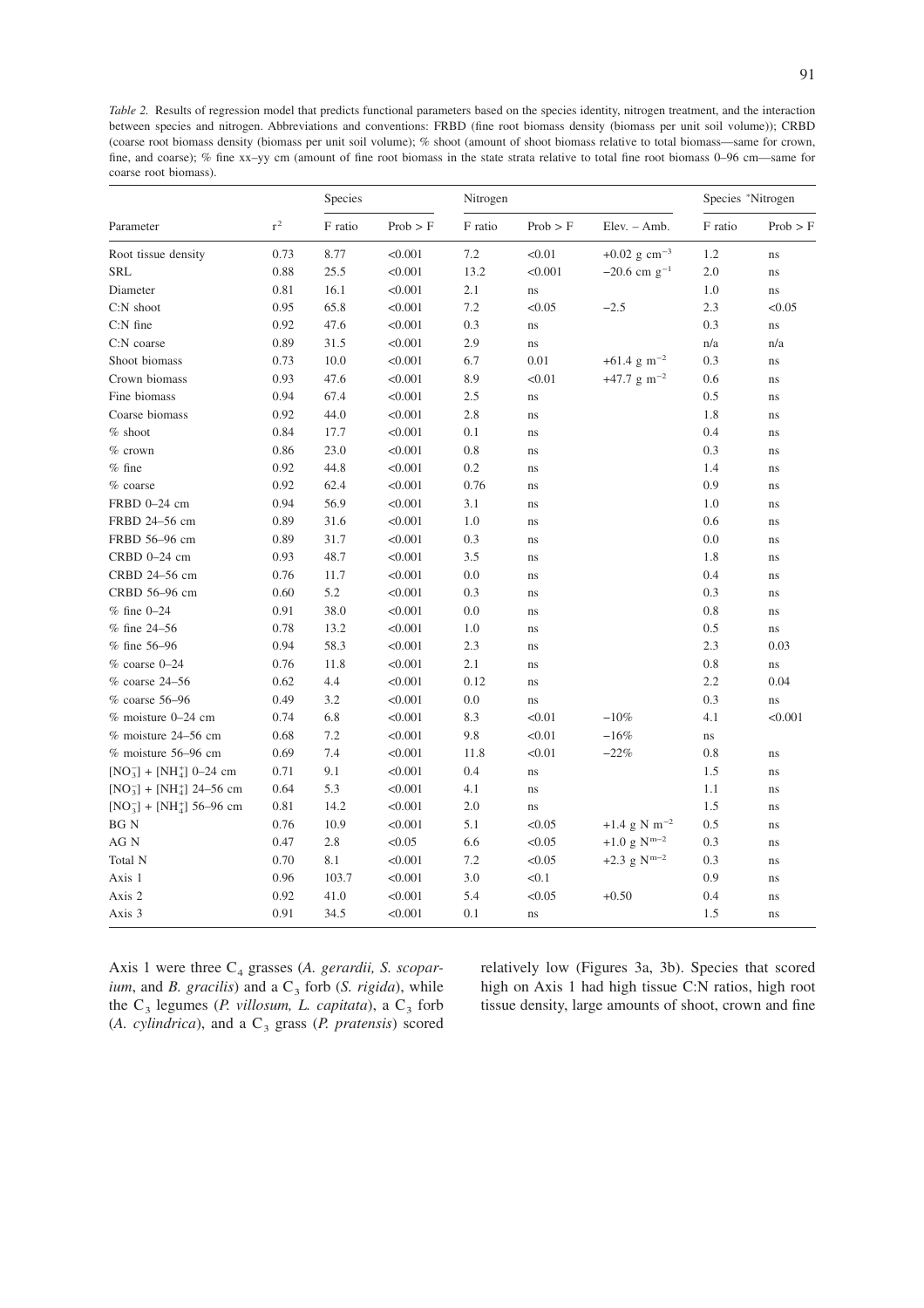| ì<br>ׇׇ֠֕֡                                        |        |
|---------------------------------------------------|--------|
| ì<br>١                                            |        |
|                                                   |        |
| š                                                 |        |
| i<br>j<br>$\overline{\phantom{a}}$                |        |
| ţ                                                 |        |
| ä<br>j<br>l<br>ì<br>í                             |        |
| Ì                                                 |        |
| l<br>5<br>i                                       |        |
| t<br>j<br>ļ                                       |        |
| í                                                 |        |
| ċ                                                 |        |
| i                                                 |        |
| ł<br>ć<br>ş                                       |        |
| Š                                                 |        |
|                                                   |        |
| J                                                 |        |
| 1<br>I<br>í<br>ś<br>l                             |        |
| í<br>Ì<br>í<br>ţ                                  |        |
| j<br><b>Contact Contact</b><br>5<br>$\frac{1}{2}$ |        |
| $\frac{1}{2}$<br>i<br>į                           |        |
|                                                   |        |
| こくらく                                              |        |
| $\sim 2.5$                                        |        |
| ı                                                 |        |
| l<br>$\ddot{\phantom{a}}$                         | į      |
| į<br>ŀ                                            | i<br>í |
|                                                   |        |

| Species            | $\blacksquare$     | Root tissue den-<br>sity (g cm <sup>-3</sup> ) | SRL (m $g^{-1}$ )                      | Diameter (mm)                           | C:N shoot<br>biomass                   | C:N fine root<br>biomass          | C:N coarse BG<br>biomass                     | Shoot biomass (g<br>m <sup>-2</sup> ) |                                     | Crown biomass (g Fine root biomass (g Coarse BG bio-<br>m <sup>-2</sup> )<br>mass (g m <sup>-2</sup> ) |                                  |
|--------------------|--------------------|------------------------------------------------|----------------------------------------|-----------------------------------------|----------------------------------------|-----------------------------------|----------------------------------------------|---------------------------------------|-------------------------------------|--------------------------------------------------------------------------------------------------------|----------------------------------|
| A. millefolium     |                    | $0.19 \pm 0.03$ <sup>abcd</sup>                | $76.95 \pm 9.1$ <sup>cd</sup>          | $0.31 \pm 0.00^{\circ}$                 | $22.24 \pm 2.25$ <sup>g</sup>          | $39.89 \pm 2.09$ <sup>cd</sup>    | $53.12 \pm 4.54^b$                           | $130.85 \pm 13.78$ <sup>de</sup>      | $81.05 \pm 15.8$ <sup>d</sup>       | $404.46 \pm 68.02$ de                                                                                  | $95.79 \pm 32.94^{\rm bc}$       |
| A. repens          |                    | $0.18 \pm 0.01$ abod                           | 98.18 ± $7.22cd$                       | $0.27 \pm 0.01$ bc                      | $40.37 \pm 1.77$ <sup>cd</sup>         | $41.24 \pm 1.53$ <sup>cd</sup>    | 59.91 $\pm$ 2.03 <sup>b</sup>                | $320.79 \pm 27.88$ abc                | $130.42 \pm 29.2$ <sup>cd</sup>     | $450.39 \pm 33.3$ <sup>od</sup>                                                                        | $720.97 \pm 94.47^{\circ}$       |
| A. cylindrica      |                    | $0.11 \pm 0.02^d$                              | $76.59 \pm 6.5$ <sup>cd</sup>          | $0.39 \pm 0.02^a$                       | $21.58 \pm 1.01$ <sup>fg</sup>         | $23.27 \pm 1.62$ <sup>de</sup>    | $46.48^{\rm bc}$                             | $102.77 \pm 47.54$ <sup>de</sup>      | $12.41 \pm 6.03$ <sup>d</sup>       | $51.54 \pm 21.19$ <sup>e</sup>                                                                         | $2.85 \pm 2.34^{\circ}$          |
| A. gerardi         | ی                  | $0.24 \pm 0.01$ <sup>abc</sup>                 | $61.00 \pm 4.44$ <sup>cd</sup>         | $0.30 \pm 0.01^{\rm b}$                 | $50.39 \pm 1.25^{ab}$                  | $108.95 \pm 5.56^a$               | $98.32 \pm 6.51^a$                           | $341.06 \pm 20.01$ abc                | $436.91 \pm 42.24^b$                | $1892.66 \pm 150.95^a$                                                                                 | $47.38 \pm 10.62^{\circ}$        |
| <b>B.</b> gracilis | $\circ$            | $0.25 \pm 0.02^{ab}$                           | $102.71 \pm 10.3^{\circ}$              | $0.23\,\pm\,0.01^{\circ}$               | $35.15 \pm 1.04^{\text{de}}$           | $59.05 \pm 2.21$ bc               | n/a                                          | $240.47 \pm 19.35$ bod                | $460.22 \pm 33.01$ <sup>ab</sup>    | $822.36 \pm 33.6^b$                                                                                    | $0\,\pm\,0^{\rm c}$              |
| K. cristata        | $\circ$            | $0.19\,\pm 0.01^{\text{abcd}}$                 | ą<br>$157.74 \pm 16.88$                | $0.21 \pm 0.01$ °                       | $30.49 \pm 0.71$ <sup>ef</sup>         | $49.84 \pm 2.78$ bc               | n/a                                          | $194.34 \pm 17.55$ bode               | $222.8 \pm 16.29$ °                 | $664.56 \pm 31.19$ <sup>bc</sup>                                                                       | $0\,\pm\,0^{\rm c}$              |
| L. capitata        | 5                  | $0.16 \pm 0.02$ <sup>cd</sup>                  | $\,$ $\,$<br>$105.42 \pm 19.31$        | $0.30\,\pm\,0.04^{\rm b}$               | $20.45 \pm 1.62$ <sup>fg</sup>         | $14.66 \pm 0.58$ <sup>de</sup>    | $15.72 \pm 1.52$ <sup>bc</sup>               | $214.53 \pm 84.39$ bcde               | $36.14 \pm 13.93$ <sup>d</sup>      | $128.76 \pm 24.65$ <sup>de</sup>                                                                       | $247.88 \pm 48.54^b$             |
| P. villosum        | 5                  | $0.17 \pm 0.01^{\text{bed}}$                   | $84.21 \pm 8.8$ $^{\rm cd}$            | $0.30 \pm 0.02^{\rm b}$                 | $20.2 \pm 2.00$ <sup>fg</sup>          | $30.54 \pm 3.28$ <sup>de</sup>    | $41.19 \pm 3.99$ <sup>bc</sup>               | $161.42 \pm 61.26$ <sup>cde</sup>     | $28.83 \pm 12.61$ <sup>d</sup>      | $96.78 \pm 32.24$ °                                                                                    | $174.62 \pm 35.65$ <sup>bc</sup> |
| P. pratensis       | $\circ$            | $0.13 \pm 0^d$                                 | $207.06 \pm 9.26^a$                    | $0.22\,\pm\,0.01^{\circ}$               | $26.96 \pm 2.18$ <sup>fg</sup>         | $31.45 \pm 1.33$ <sup>de</sup>    | $50.97 \pm 4.10^b$                           | $54.94 \pm 10.87^{\circ}$             | $59.65 \pm 11.71^d$                 | $207.74 \pm 52.37$ <sup>de</sup>                                                                       | $35.54 \pm 6.85^{\circ}$         |
| S. scoparium       | $\circ$            | $0.26 \pm 0.02^a$                              | $102.69 \pm 12.11^{\circ}$             | $0.23\,\pm\,0.01^{\circ}$               | $51.95 \pm 1.19^a$                     | $122.93 \pm 11.29^a$              | n/a                                          | $351.01 \pm 34.92$ <sup>ab</sup>      | $461.47 \pm 43.23$ <sup>a</sup>     | $1637.08 \pm 118.1^a$                                                                                  | $0\,\pm\,0^\circ$                |
| S. rigida          | $\circ$            | $0.25 \pm 0.02$ <sup>ab</sup>                  | $47.25 \pm 6.99^d$                     | $0.34\pm0.01^{\rm ab}$                  | $43.78 \pm 2.55^{\circ}$               | $67.15 \pm 3.45^{\circ}$          | $69.04^{\rm ab}$                             | $442.17 \pm 44.79^{\circ}$            | $249.92 \pm 20.97$ °                | $979.59 \pm 47.54^b$                                                                                   | $3.01 \pm 3.01$ °                |
| Species            | $\mathbf{r}$       | $\%$ shoot $(\%$ of biomass)                   | $\%$ crown (% of biomass)              | $%$ fine (% of<br>biomass)              | $\%$ coarse (% of<br>biomass)          | FRBD 0-24 (mg<br>$cm^{-3}$ )      | FRBD 24-56<br>$\rm (mg~cm^{-3})$             | FRBD 56-96 (mg<br>$\rm cm^{-3})$      | CRBD 0-24 (mg<br>$\rm cm^{-3})$     | CRBD 24-56 (mg<br>$cm^{-3}$ )                                                                          | CRBD 56-96<br>$(mg cm-3)$        |
| A. millefolium     |                    | $20 \pm 2^{\text{ode}}$                        | $11\,\pm 0^{\rm cd}$                   | $\pm$ 1 abc<br>57                       | $12 \pm 2^b$                           | $1.26 \pm 0.22$ <sup>cd</sup>     | $0.2 \pm 0.04$ °                             | $0.1\pm0.02^{\mathrm{cd}}$            | $0.36 \pm 0.15^{\rm b}$             | $0.03 \pm 0.02^b$                                                                                      | $0\,\pm\,0^{\rm c}$              |
| A. repens          |                    | $20 \pm 1^{\rm bede}$                          | $8\,\pm\,2^{\rm d}$                    | $29 \pm 3^d$                            | $44 \pm 3^a$                           | $1.13 \pm 0.12^d$                 | $0.22 \pm 0.01$ °                            | $0.27 \pm 0.01$ °                     | $2.73 \pm 0.37^{\rm a}$             | $0.2 \pm 0.06^{\rm a}$                                                                                 | $0\,\pm\,0^{\rm bc}$             |
| A. cylindrica      | 4                  | $61 \pm 1^a$                                   | $7\,\pm\,0^{\rm d}$                    | $31\,\pm\,1^{\rm d}$                    | $1\pm1^\circ$                          | $0.16\pm0.05^{\circ}$             | $0.04 \pm 0.04^{\circ}$                      | $0\,\pm\,0^{\rm cd}$                  | $0.01\pm0.01^{\,\mathrm{b}}$        | $0\,\pm\,0^{\rm b}$                                                                                    | $0\,\pm\,0^{\rm bc}$             |
| A. gerardi         | $\circ$            | $13 \pm 1^{\circ}$                             | $16\pm1^{\rm bc}$                      | $70 \pm 2^a$                            | $2\pm0^{\rm bc}$                       | $3.73 \pm 0.16^a$                 | $1.78\,\pm\,0.2^{\,\mathrm{a}}$              | $1.08 \pm 0.15^{\circ}$               | $0.09 \pm 0.05^{\rm b}$             | $0.07 \pm 0.03^b$                                                                                      | $0.01\pm0.01\, \mathrm{ke}$      |
| B. gracilis        | 6                  | $16\,\pm\,1^{\rm de}$                          | $30\pm1^{\rm a}$                       | $54 \pm 1^{\circ}$                      | $0\,\pm\,0^{\rm c}$                    | $2.43 \pm 0.06^b$                 | $0.51 \pm 0.09^{\rm bc}$                     | $0.2 \pm 0.03$ <sup>cd</sup>          | $0\,\pm\,0^{\rm b}$                 | $0\,\pm\,0^{\rm b}$                                                                                    | $0\,\pm\,0^{\rm c}$              |
| K. cristata        | $\circ$            | $18 \pm 1^{\rm{ode}}$                          | $21\pm1^{\rm b}$                       | $62 \pm 2^{\text{abc}}$                 | $0\,\pm\,0^{\rm c}$                    | $2.22 \pm 0.1^{\rm b}$            | $0.37 \pm 0.03$ bc                           | $0.04 \pm 0.01$ $^{\rm cd}$           | $0\,\pm\,0^{\rm b}$                 | $0\,\pm\,0^{\rm b}$                                                                                    | $0\,\pm\,0^{\rm c}$              |
| L. capitata        | $\sqrt{2}$         | $28\,\pm7^{\rm bc}$                            | $5 \pm 1^{\rm d}$                      | $24\,\pm\,4^{\rm d}$                    | $43 \pm 5^{\rm a}$                     | $0.14 \pm 0.05$ <sup>e</sup>      | $0.13 \pm 0.02$ <sup>c</sup>                 | $0.13 \pm 0.01$ <sup>od</sup>         | $0.53 \pm 0.11^b$                   | $0.31 \pm 0.06^a$                                                                                      | $0.05 \pm 0.02^{\rm a}$          |
| P. villosum        | 5                  | $32\,\pm\,3^{\rm b}$                           | $6 \pm 2^{\rm d}$                      | $20\,\pm\,1^{\rm d}$                    | $43 \pm 5^{\rm a}$                     | $0.08 \pm 0.02$ <sup>e</sup>      | $0.1\pm0.04^{\circ}$                         | $0.11 \pm 0.04$ <sup>cd</sup>         | $0.52 \pm 0.12^b$                   | $0.12 \pm 0.01^b$                                                                                      | $0.03\pm0.01$ $^{\rm ab}$        |
| P. pratensis       | $\circ$            | $16 \pm 2^{\text{de}}$                         | $17\pm3^{\rm bc}$                      | $56 \pm 5^{\circ}$                      | $11 \pm 2^b$                           | $0.85 \pm 0.22$ <sup>de</sup>     | $0.01\,\pm\,0^{\rm c}$                       | $0 \pm 0^d$                           | $0.15\pm0.03^{\rm b}$               | $0 \pm 0^{\rm b}$                                                                                      | $0 \pm 0^{\circ}$                |
| S. scoparium       | $\circ$            | $15 \pm 2^{\circ}$                             | $19\pm1^{\rm b}$                       | $\pm$ 2 <sup>ab</sup><br>$\Omega$       | $0\,\pm\,0^c$                          | $3.78 \pm 0.35^{a}$               | $1.49 \pm 0.22^a$                            | $0.65 \pm 0.04^b$                     | $0\pm0^{\rm b}$                     | $0\,\pm\,0^{\rm b}$                                                                                    | $0\,\pm\,0^{\rm c}$              |
| S. rigida          | $\circ$            | $26\,\pm2^{\rm bed}$                           | $15\pm1^{\rm bc}$                      | $59 \pm 2^{abc}$                        | $0\,\pm\,0^{\rm c}$                    | $2.03\,\pm\,0.14^{\rm bc}$        | $0.79 \pm 0.04^{\rm b}$                      | $0.6\pm0.04^{\rm b}$                  | $0.01 \pm 0.01^{\,\rm b}$           | $0\,\pm\,0^{\rm b}$                                                                                    | $\pm$ 0°<br>$\circ$              |
| Species            | $\mathbf{u}$       | $\%$ fine 0–24 (% of fine)                     | of,<br>% fine $24 - 56$ (<br>of fine)  | fine 56-96 (%<br>fine)<br>$\frac{2}{2}$ | $%$ coarse $0-24$<br>(% of coarse)     | % coarse $24-56$<br>(% of coarse) | $\%$ coarse 56–96 ( $\%$ of coarse)          | $%$ moisture 0-24                     | $\%$ moisture 24–56                 | $%$ moisture 56-96                                                                                     |                                  |
| A. millefolium     |                    | $80\,\pm\,3\,\mathrm{pc}$                      | $\pm$ 1 $^{\rm bc}$<br>$\overline{13}$ | $7\,\pm2^{\,\rm cd}$                    | $\pm$ 16 <sup>ab</sup><br>82           | $18 \pm 17$ <sup>ab</sup>         | $\stackrel{a}{\pm} 0^{\,a}$<br>$\circ$       | $\frac{1}{2}$<br>$\epsilon$           | $\pm$ 1 $\rm{bcd}$<br>5             | $6\,\pm\,1^{\rm bed}$                                                                                  |                                  |
| A. repens          |                    | $69 \pm 2^{\circ}$                             | $14 \pm 1^{\circ}$                     | $17\,\pm\,1^{\rm b}$                    | $\pm$ 3 <sup>a</sup><br>$\overline{5}$ | $7\,\pm\,3^{\rm ab}$              | $0\pm0^{\rm a}$                              | $4\pm0^{\rm b}$                       | $0^{\rm abc}$<br>$6 +$              | $7\,\pm\,1^{\rm abcd}$                                                                                 |                                  |
| A. cylindrica      |                    | $83\,\pm8\,^{\rm bc}$                          | $13\pm8^{\rm ab}$                      | $5\pm4^{\rm od}$                        | $50 \pm 29^{\text{abcd}}$              | $0\,\pm\,0^{\rm b}$               | $\rm \ddot{o}$<br>$\ddot{=}$ 0               | $10 \pm 4^{\rm a}$                    | $\pm$ 1 $^{\rm ab}$<br>${}^{\circ}$ | $10\,\pm\,3^{\,\mathrm{ab}}$                                                                           |                                  |
| A. gerardi         |                    | $57 \pm 2^{\circ}$                             | $27 \pm 1^{\circ}$                     | $16\pm1^{\rm b}$                        | $37\,\pm\,18^{\rm bed}$                | $42 \pm 18^a$                     | $_{\rm 3^a}$<br>$^{\rm +}$<br>$\overline{ }$ | $4\pm1^{\rm b}$                       | $1^{\rm cd}$<br>$\frac{1}{3}$       | $4\pm1^{\rm cd}$                                                                                       |                                  |
| <b>B.</b> gracilis | $\circ$            | $78\,\pm\,3^{\rm bc}$                          | $16\pm2^{\rm bc}$                      | $6\,\pm\,1^{\,\mathrm{cd}}$             | $0\,\pm\,0^{\rm d}$                    | $0\,\pm\,0^{\,\rm b}$             | $\rm ^{\rm a}$<br>$+$                        | $3\,\pm\,0^{\rm b}$                   | $5\pm1^{\rm bcd}$                   | $8\,\pm\,1^{\rm abc}$                                                                                  |                                  |
| K. cristata        | $\circ$            | $85 \pm 1^{ab}$                                | $14\pm1^{\rm ab}$                      | $1\,\pm\,0^{\rm d}$                     | $0\,\pm\,0^{\rm d}$                    | $0\,\pm\,0^{\,\rm b}$             | $0\,\pm\,0^{\,\mathrm{a}}$                   | $2\,\pm\,0^{\rm b}$                   | $4\,\pm\,1^{\rm bcd}$               | $7\,\pm\,1^{\rm abc}$                                                                                  |                                  |
| L. capitata        | $\mathbf{\hat{v}}$ | $32 \pm 4f$                                    | $33 \pm 3f$                            | $35 \pm 3^a$                            | 59 $\pm$ 4 <sup>abc</sup>              | $36 \pm 4^{ab}$                   | $2^{\rm a}$<br>$5 +$                         | $6\,\pm\,2^{\,\mathrm{ab}}$           | $5\pm1^{\rm bed}$                   | $5\pm1^{\rm bcd}$                                                                                      |                                  |
| P. villosum        | $\mathsf{S}$       | $31 \pm 6f$                                    | $33\pm3f$                              | $36 \pm 3^{\rm a}$                      | $76\,\pm\,3^{\,\mathrm{ab}}$           | $19\pm2^{\rm ab}$                 | $\mathbb{S}^{\mathfrak{a}}$<br>$\frac{+}{5}$ | $\frac{1}{\pi}$<br>3                  | $5\,\pm\,1^{\rm bed}$               | $6\,\pm\,2^{\rm bed}$                                                                                  |                                  |
| P. pratensis       | $\circ$            | 99 $\pm$ 0ª                                    | $1\,\pm\,0^{\rm a}$                    | $0\,\pm\,0^{\rm d}$                     | $100 \pm 0^{\rm a}$                    | $0\,\pm\,0^{\rm b}$               | $0\,\pm\,0^{\,\mathrm{a}}$                   | $\pm$ 1 $^{\rm ab}$<br>$\circ$        | $10\,\pm\,1^{\,\mathrm{a}}$         | $12 \pm 1^{\rm a}$                                                                                     |                                  |
| S. scoparium       |                    | $\pm$ 3 $\rm ^{de}$<br>2                       | $\pm$ 3 <sup>de</sup><br>25            | $11\pm1^{\rm bc}$                       | $\pm$ $0^{\rm d}$                      | $\pm$ 0 <sup>b</sup><br>$\circ$   | $\pm$ 0 $^{\rm a}$                           | $\pm$ 0 $^{\rm b}$                    | $\pm$ 1 $^{\rm{bcd}}$               | $7\,\pm\,1^{\rm abcd}$                                                                                 |                                  |
|                    |                    |                                                |                                        |                                         |                                        |                                   |                                              |                                       |                                     |                                                                                                        |                                  |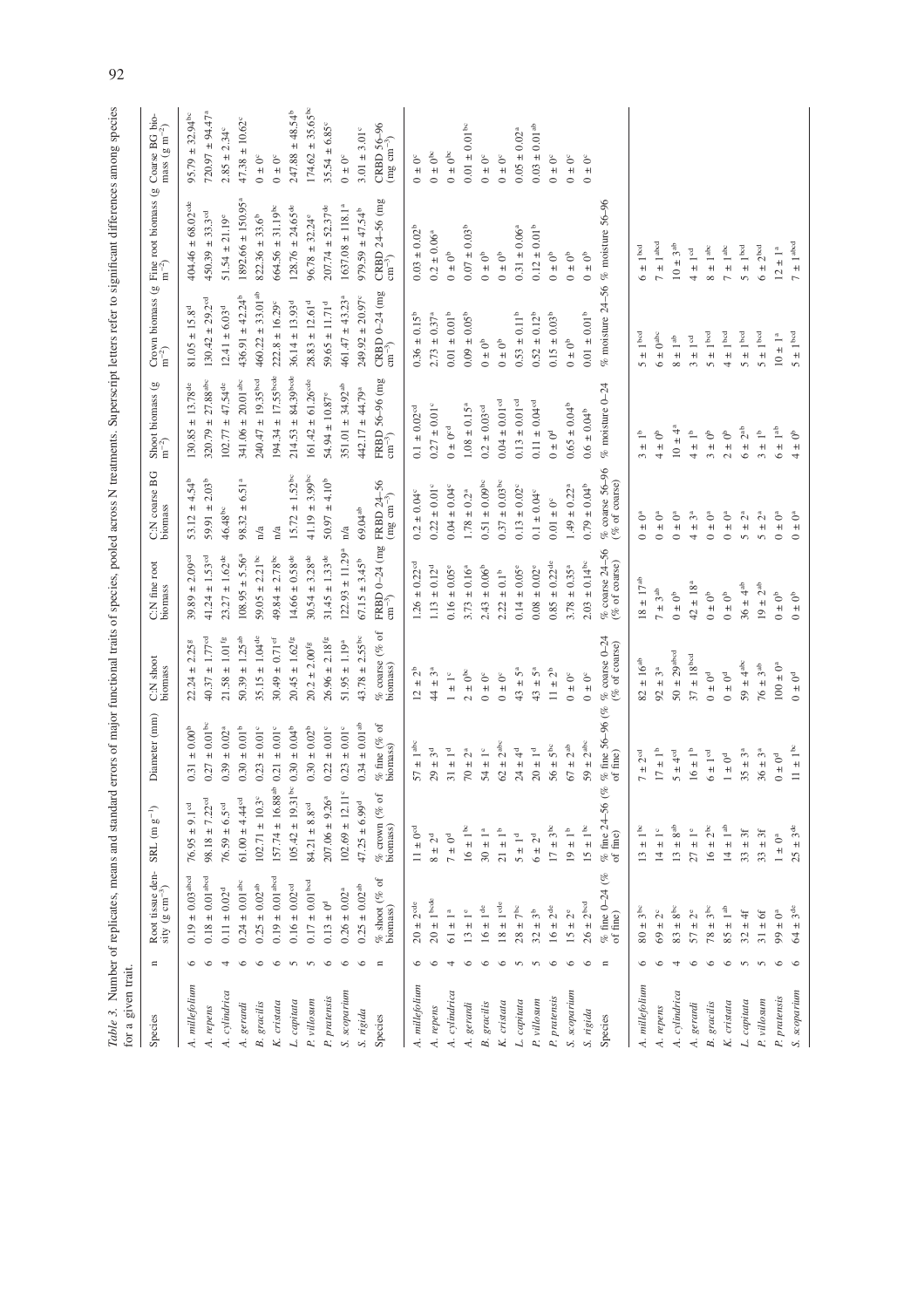|                    | mass $(g \text{ m}^{-2})$                                                                                                    |                                                                                                           |                                |                                  |                                |                                |                                |                                  |                               |                               |                               |                                |                                |
|--------------------|------------------------------------------------------------------------------------------------------------------------------|-----------------------------------------------------------------------------------------------------------|--------------------------------|----------------------------------|--------------------------------|--------------------------------|--------------------------------|----------------------------------|-------------------------------|-------------------------------|-------------------------------|--------------------------------|--------------------------------|
|                    | C:N coarse BG Shoot biomass (g Crown biomass (g Fine root biomass (g Coarse BG bio-biomass $\lim_{m\to 2} \frac{m^2}{m^2}$ ) | Axis 3<br>$2 \pm 0^{\rm d}$                                                                               | $0.14 \pm 0.26^{\rm bc}$       | $4.09 \pm 0.5^{\rm a}$           | $-2.76 \pm 0.38$ <sup>d</sup>  | $-0.96 \pm 0.23$ °             | $0.13 \pm 0.07^{\rm bc}$       | $0.26 \pm 0.15^{\rm bc}$         | $-0.78 \pm 0.54$ °            | $-1.06 \pm 0.31$ °            | $0.69 \pm 0.18^{b}$           | $0.03 \pm 0.15^{\rm bc}$       | $-1.01 \pm 0.08$ °             |
|                    |                                                                                                                              | Axis 2<br>$2 \pm 0^d$                                                                                     | $-0.71 \pm 0.33$ <sup>de</sup> | $1.74 \pm 0.41^b$                | $-1.82 \pm 0.56$ <sup>de</sup> | $1.92 \pm 0.47^{\rm b}$        | $-1.77 \pm 0.26$ <sup>de</sup> | $-2.36 \pm 0.26^{\circ}$         | $4.01 \pm 0.52^{\mathrm{a}}$  | $2.94 \pm 0.76$ <sup>ab</sup> | $-4.33 \pm 0.14$ <sup>f</sup> | $-0.29 \pm 0.21$ <sup>cd</sup> | $1.21 \pm 0.12$ bc             |
|                    |                                                                                                                              | $2 \pm 0^{\circ}$                                                                                         | $-0.78 \pm 0.33$ <sup>d</sup>  | $-1.63 \,\pm 0.21^{\mathrm{de}}$ | $-4.26 \pm 0.48$ <sup>r</sup>  | $4.61 \pm 0.34$ <sup>a</sup>   | $2.17 \pm 0.24$ be             | $0.90 \pm 0.14$ °                | $-4.14 \pm 0.36$ <sup>f</sup> | $-4.07 \pm 0.64$ <sup>f</sup> | $-2.98 \pm 0.21$ ef           | $4.72 \pm 0.31^{a}$            | $2.67 \pm 0.16^b$              |
|                    |                                                                                                                              | Total Plant N (g Axis 1 N m <sup>-2</sup> )<br>$0 \pm 0^a$                                                | $8.65 \pm 1.01^{\text{bede}}$  | $14.95 \pm 1.21^{a}$             | $3.29 \pm 1.45^{\circ}$        | $13.48 \pm 0.94$ <sup>ab</sup> | $13.34 \pm 0.75$ <sup>ab</sup> | $10.85 \pm 0.77$ <sup>abed</sup> | $16.46 \pm 3.42^{\circ}$      | $7.16 \pm 2.11$ cde           | $4.85 \pm 1.08^{\text{de}}$   | $13.28 \pm 0.94$ <sup>ab</sup> | $13.36 \pm 0.98$ abc           |
|                    | C:N fine root<br>biomass                                                                                                     | AG Biomass N<br>(g N m <sup>-2</sup> )<br>$0 \pm 0^{\rm b}$                                               | $2.66 \pm 0.2$ $^{\rm ab}$     | $3.63 \pm 0.41$ <sup>ab</sup>    | $2.15 \pm 1.01^{\text{ab}}$    | $3.05 \pm 0.17$ <sup>ab</sup>  | $3.10 \pm 0.27$ <sup>ab</sup>  | $2.87 \pm 0.25$ <sup>ab</sup>    | $4.28 \pm 1.51^a$             | $3.22 \pm 0.96$ <sup>ab</sup> | $0.99 \pm 0.24^b$             | $3.07 \pm 0.35$ <sup>ab</sup>  | $4.65 \pm 0.59$ <sup>a</sup>   |
|                    |                                                                                                                              | <b>BG</b> Biomass N<br>$(g\ N\ m^{-2})$<br>$17\,\pm\,17^{\rm cd}$                                         | $5.98 \pm 0.97^{\text{bode}}$  | $11.32 \pm 0.85^{a}$             | $1.14 \pm 0.46^{\circ}$        | $10.44 \pm 0.95^{ab}$          | $10.25 \pm 0.66^{ab}$          | $7.98 \pm 0.52$ abed             | $12.19 \pm 2.18^a$            | $3.94 \pm 1.17$ <sup>de</sup> | $3.86 \pm 0.91$ <sup>de</sup> | $10.21 \pm 0.89$ <sup>ab</sup> | $8.71 \pm 0.57$ <sup>abc</sup> |
|                    | Diameter (mm) C:N shoot<br>biomass                                                                                           | $[NO3] + [NH4]$<br>56–96 (mg/kg)<br>$18 \pm 1^{b}$                                                        | $0.43 \pm 0.09^{\circ}$        | $0.44 \pm 0.07^{\circ}$          | $3.12 \pm 0.88$ <sup>ab</sup>  | $0.18 \pm 0.05$ °              | $0.45 \pm 0.08$ °              | $0.60 \pm 0.19^{\circ}$          | $1.66\,\pm\,0.45^{\rm bc}$    | $2.82 \pm 0.97$ <sup>ab</sup> | $4.18 \pm 0.4^a$              | $0.23 \pm 0.08$ °              | $0.02 \pm 0.05$ °              |
|                    |                                                                                                                              | $23 \pm 1^{\circ}$                                                                                        | $0.28 \pm 0.09$ °              | $0.53\pm0.05^{\rm{bc}}$          | $1.89\pm1.04\, {\rm apc}$      | $0.21 \pm 0.07$ °              | $0.32\pm0.1^{\rm bc}$          | $0.37\pm0.06^{\rm{bc}}$          | $1.54\pm0.44\,\mathrm{abc}$   | $2.33 \pm 1.11^{ab}$          | $2.86 \pm 0.55$ <sup>a</sup>  | $0.16 \pm 0.04$ °              | $-0.01 \pm 0.03$ °             |
|                    | Root tissue den-SRL $(m g^{-1})$<br>sity (g $cm^{-3}$ )                                                                      | $[NO_3] + [NH_4^+]$ $[NO_3] + [NH_4^+]$<br>$0-24 \text{ (mg/kg)}$ $24-56 \text{ (mg/kg)}$<br>$59 \pm 1$ ° | $0.07 \pm 0.07^{\rm b}$        | $0.06\,\pm\,0.07^{\rm b}$        | $2.09 \pm 0.7^{\rm a}$         | $0.01 \pm 0.02^b$              | $0.10 \pm 0.05^{\rm b}$        | $0 \pm 0.02^{\rm b}$             | $2.47 \pm 0.86$ <sup>a</sup>  | $1.41 \pm 0.49$ <sup>ab</sup> | $1.01 \pm 0.29$ <sup>ab</sup> | $0.06 \pm 0.09^{\rm b}$        | $-0.03 \pm 0.01^{\circ}$       |
|                    | $\mathbf{a}$                                                                                                                 | $\mathbf{a}$                                                                                              | $\circ$                        |                                  |                                |                                |                                |                                  |                               |                               |                               |                                | ∘                              |
| Table 3. Continued | Species                                                                                                                      | S. rigida<br>Species                                                                                      | A. millefolium                 | A. repens                        | A. cylindrica                  | A. gerardi                     | <b>B.</b> gracilis             | K. cristata                      | L. capitata                   | P. villosum                   | P. pratensis                  | S. scoparium                   | S. rigida                      |



*Figure 1.* Relationship between log fine root biomass density and log extractable  $NO_3^-$  and  $NH_4^+$  for all species and depths. Symbols refer to strata  $(1 = 0-24$  cm,  $2 = 24-56$  cm,  $3 = 56-96$  cm). See Table 4 for model results.

*Table 4.* Results of the models that predict gravimetric soil moisture and log of inorganic nitrogen concentrations in the soil. Predictor variables include log fine root biomass density, an interaction between nitrogen treatment and fine root biomass density, and a categorical classi fication of depth (0 –24 cm, 24 –56 cm, 56 –96 cm), as well as analogous variables for coarse root biomass density. For % moisture of the soil,  $r^2 = 0.46$  and for log of inorganic nitrogen concentrations in the soil,  $r^2 = 0.61$ .

|                       | % Moisture |                                |       | $log ([NO3-] + [NH4+])$ |
|-----------------------|------------|--------------------------------|-------|-------------------------|
| Parameter             |            | $F$ ratio $Prob > F$ $F$ ratio |       | Prob > F                |
| log fine              | 67.3       | < 0.001                        | 233.9 | < 0.001                 |
| nitrogen * log fine   | 0.19       | ns                             | 1.7   | ns                      |
| depth * log fine      | 3.4        | 0.04                           | 0.3   | ns                      |
| log coarse            | 2.8        | ns                             | 2.7   | ns                      |
| nitrogen * log coarse | 13.7       | < 0.01                         | 1.2   | ns                      |
| depth * log coarse    | 0.3        | ns                             | 2.3   | ns                      |

root biomass, and lower concentrations of soil inorganic nitrogen at all three depths (Tables 3 and 5).

Axis 2 explained 20% of the explainable variation (3.1% expected) (Table 5) and represents a continuous axis of separation for species that involves many traits (Figure 3a), but generally separates species based on the depth distribution of root biomass. "Deep species" scored high on Axis 2 and included  $C_3$  legumes (*L. capitata, P. villosum*) and a  $C_4$  grass (*A. gerardii*). "Shallow species" included  $C_3$  grasses (*P. pratensis, K. cristata*), and a C <sup>4</sup> grass (*B. gracilis* )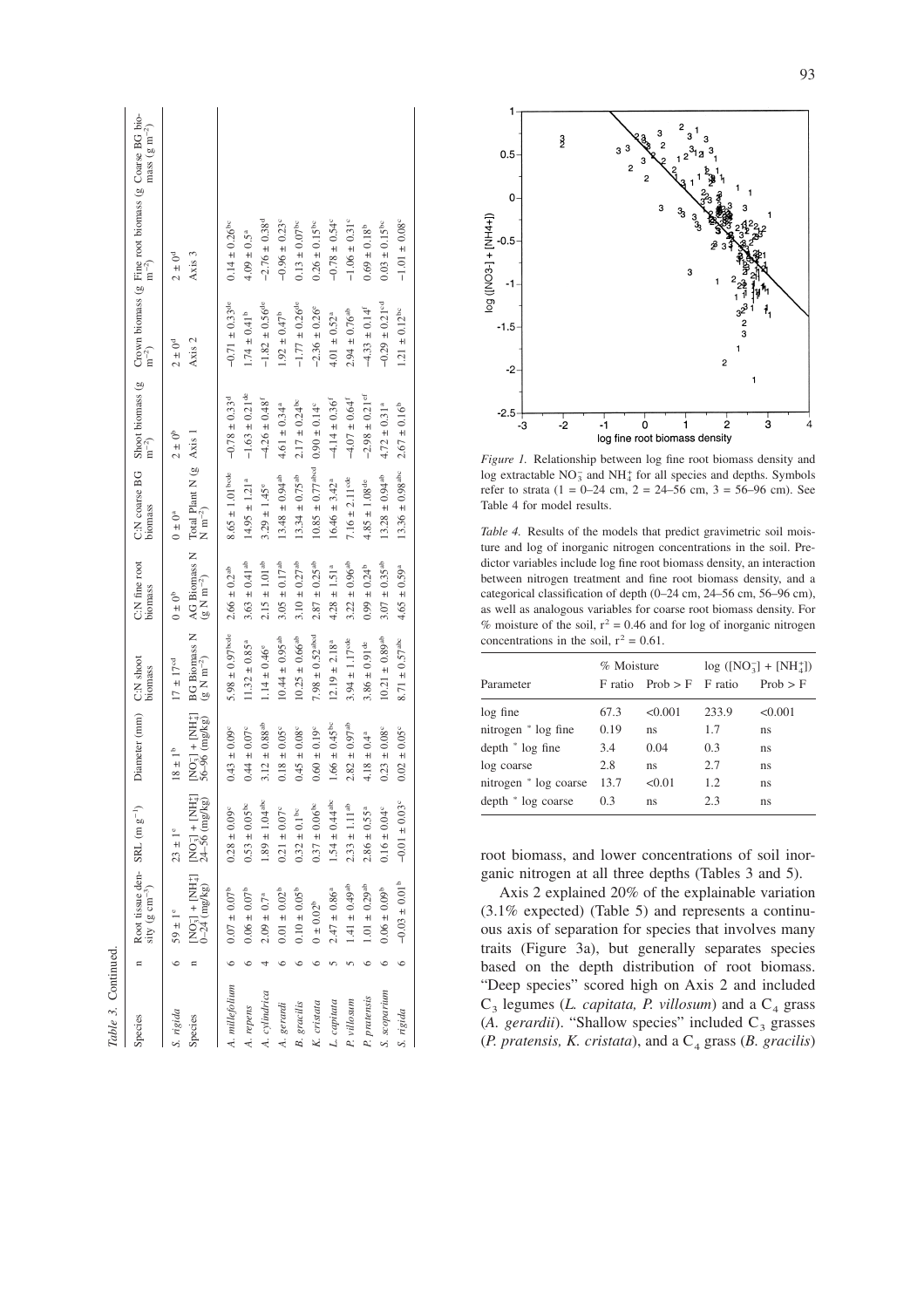

*Figure 2.* Relationship between log fine root biomass density and % soil moisture. Symbols refer to strata  $(1 = 0-24$  cm,  $2 = 24-56$ cm,  $3 = 56-96$  cm). See Table 4 for model results.

(Figure 3, Table 3). The "deep species" had lower SRL, larger root diameter, similar biomass C:N ratios as shallow species, higher shoot and coarse biomass, more fine root (relative and absolute) and coarse belowground biomass (absolute) below 24 cm, as well as greater aboveground and belowground N (Table 5). The deep species had similar amounts of shallow soil moisture and inorganic nitrogen as shallow species, but less water and inorganic nitrogen was present at depth.

Axis 3 is relatively minor compared to the first two axes, explaining only 9.1% of the explainable variation (3.1% expected) (Table 5) and appears primarily to separate the high-nitrogen species based on whether they are rhizomatous or not (Figure 3b). The trait that correlated most strongly with Axis 3 is coarse belowground biomass in the upper soil horizon (Table 5). The rhizomatous high-nitrogen species also had low-diameter roots, higher relative and absolute amounts of coarse belowground biomass, especially at shallow depth, greater belowground N, lower shallow soil moisture, and lower inorganic nitrogen concentrations at all depths (Table 5).

# *N fertilization*

For the vast majority of parameters, all species responded similarly to N fertilization (i.e., there were



*Figure 3.* Scores of individual species on Axes 1, 2, and 3 from the principal components analysis.

few species  $\times$  N interactions, Table 2). Thus, overall, fertilization with nitrogen increased shoot biomass and nitrogen as well as crown biomass (Table 2), but did not affect fine or coarse root biomass, suggesting a higher relative allocation to light acquisition and/or reproduction. The N treatment increased average root tissue density of species, but otherwise, did not lead to significant changes in root system construction. There were no changes in diameter, tissue nitrogen concentrations, biomass, or placement of root biomass in the soil profile. Belowground biomass N was higher, but mostly due to greater crown biomass. Addition of fertilizer increased the supply rate of N on an annual basis, yet there were no significant changes in soil inorganic N concentrations (Table 2). Additional N in the biomass of fertilized plants only accounted for 2.3 g m<sup>-2</sup> of the 6.7 g m<sup>-2</sup> added by fertilization (Table 2). The rest of the N must have been incorporated into previous production, lost at different times, or immobilized by microbes.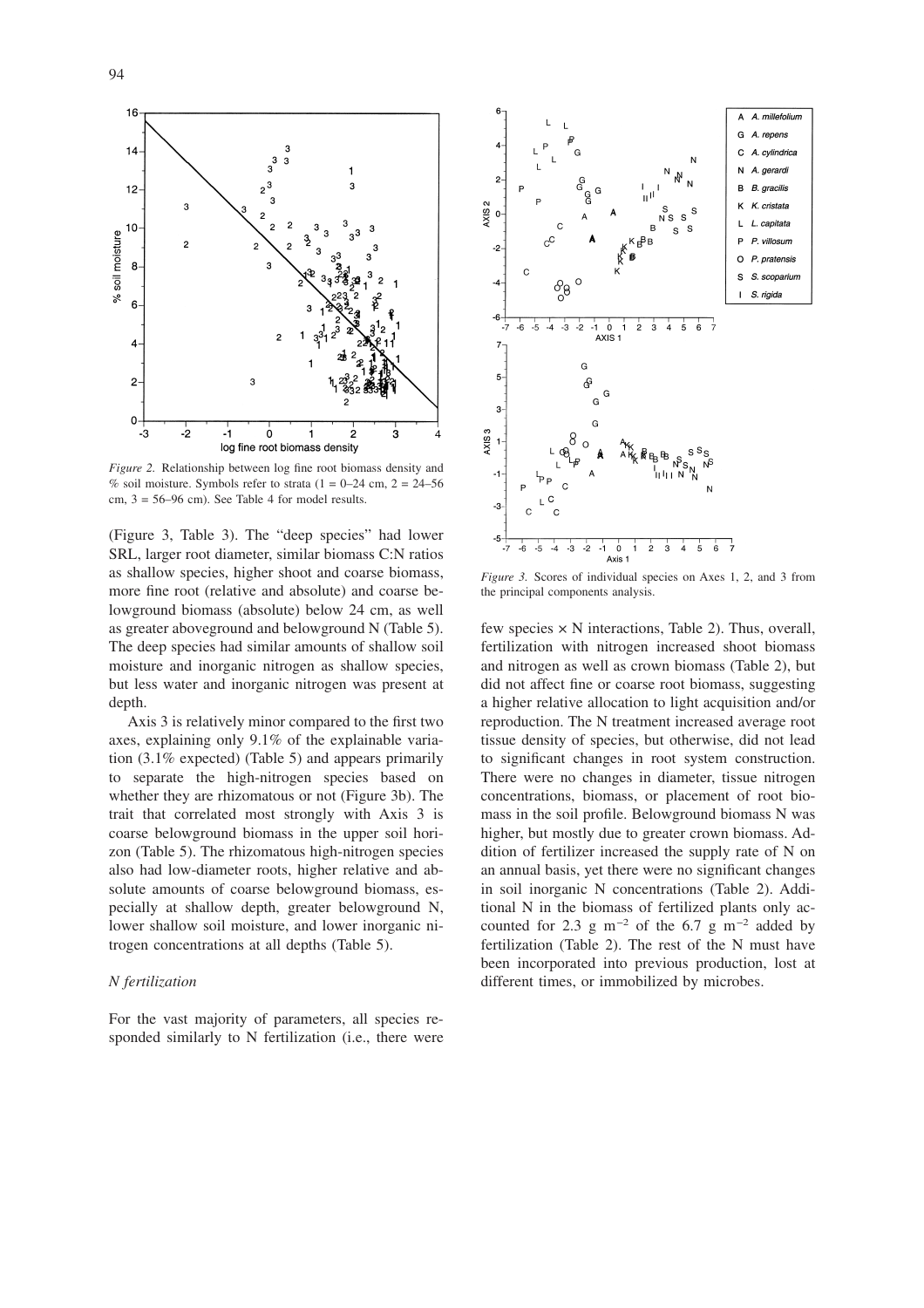*Table 5.* Results of the PCA for 32 functional traits that were measured on all 11 species. FRBD = fine root biomass density (g  $cm^{-3}$ soil) and CBGBD = coarse belowground biomass density (g cm<sup>-3</sup> soil). The results of pairwise correlations (<sup>†</sup>) between C:N of coarse root biomass, and biomass nitrogen were included since data were not collected for all individual mesocosms. For the correlations, correlation coefficients are not comparable to component loadings and italicized. Probability significance is denoted as follows:  $* = p$  $< 0.05$ ; \*\* = p  $< 0.01$ ; \*\*\* = p  $< 0.001$ . The amounts of variance explained by the Axes 1, 2, and 3 relative to the total variance explained by the PCA were 34.8%, 20.3%, and 9.1%, respectively (3.1% expected by chance).

| Eigenvectors               | Axis 1    | Axis 2    | Axis 3    |
|----------------------------|-----------|-----------|-----------|
| Root tissue density        | 0.23      | 0.07      | 0.03      |
| SRL                        | $-0.08$   | $-0.23$   | 0.18      |
| Diameter                   | $-0.07$   | 0.15      | $-0.29$   |
| $C: N$ shoot               | 0.25      | 0.04      | 0.11      |
| $C: N$ fine                | 0.26      | 0.01      | $-0.02$   |
| <sup>†</sup> C:N coarse    | $0.83***$ | 0.11      | 0.11      |
| Shoot biomass              | 0.19      | 0.19      | 0.11      |
| Crown biomass              | 0.27      | $-0.01$   | 0.01      |
| Fine root biomass          | 0.28      | 0.05      | $-0.04$   |
| Coarse BG biomass          | $-0.10$   | 0.18      | 0.45      |
| $%$ shoot                  | $-0.15$   | 0.05      | $-0.22$   |
| $%$ crown                  | 0.18      | $-0.19$   | 0.03      |
| $%$ fine                   | 0.23      | $-0.18$   | $-0.08$   |
| $%$ coarse                 | $-0.20$   | 0.22      | 0.21      |
| FRBD 0-24 cm               | 0.28      | $-0.03$   | 0.01      |
| FRBD 24-56 cm              | 0.25      | 0.09      | $-0.09$   |
| FRBD 56-96 cm              | 0.23      | 0.15      | $-0.06$   |
| CBGBD 0-24 cm              | $-0.08$   | 0.15      | 0.47      |
| CBGBD 24-56 cm             | $-0.12$   | 0.27      | 0.16      |
| CBGBD 56-96 cm             | $-0.10$   | 0.24      | $-0.04$   |
| $%$ fine 0-24 cm           | 0.02      | $-0.34$   | 0.12      |
| % fine 24–56 cm            | 0.05      | 0.30      | $-0.16$   |
| % fine 56–96 cm            | $-0.08$   | 0.33      | $-0.07$   |
| $%$ coarse 0-24 cm         | $-0.17$   | 0.03      | 0.19      |
| $\%$ coarse 24–56 cm       | $-0.01$   | 0.19      | $-0.13$   |
| $%$ coarse 56–96 cm        | $-0.04$   | 0.22      | $-0.11$   |
| $%$ moisture 0–24 cm       | $-0.09$   | $-0.07$   | $-0.15$   |
| $%$ moisture 24–56 cm      | $-0.16$   | $-0.20$   | 0.08      |
| $%$ moisture 56–96 cm      | $-0.12$   | $-0.26$   | 0.07      |
| $[NO3-] + [NH4+] 0-24 cm$  | $-0.19$   | 0.03      | $-0.25$   |
| $[NO3] + [NH4]$ 24–56 cm   | $-0.19$   | $-0.09$   | $-0.13$   |
| $[NO3-] + [NH4+] 56–96 cm$ | $-0.21$   | $-0.13$   | $-0.13$   |
| <sup>†</sup> BG N          | $0.49***$ | $0.48***$ | $0.40**$  |
| †AG N                      | 0.22      | $0.60***$ | 0.16      |
| <sup>†</sup> Total N       | $0.45***$ | $0.56***$ | $0.36***$ |

#### **Discussion**

# *Trait relationships and resultant functional classifications*

## *Tallgrass vs. shortgrass species*

Although the individual PCA axes can be used as a functional classification schemes themselves, it is probably more useful to interpret the results of the PCA further by looking at the pattern of species distributions in all three axes at once in conjunction with the average traits for individual species. Examination of the three PCA axes and the interspecific differences for individual traits revealed similar root systems for the two tall, non-legume species, *S. rigida*  $(C_3$  forb) and *A. gerardii* ( $C_4$  grass). Both are characteristic of productive tallgrass prairie and maintained a large standing root biomass that extracts nitrogen and water from a large, deep volume of soil, in which inorganic nitrogen is present in low concentrations. The fine roots of these species have high tissue density and low tissue N (Tables 3 and 5), traits associated with long root lifespans in other studies (Weaver and Zink 1946b; Ryser (1996, 1996)). In analyses of minirhizotron images from these monocultures from September 1997 to June 1999, no root death was observed for these two species by the middle of the third growing season (data not shown). Multi-year longevity was also seen for these species by Weaver and Zink (1946b) as well as minirhizotron data that we've collected on  $C_4$  grasses grown in the field at Cedar Creek (Craine, unpublished). At a given rate of production, longer lifespan of the fine root biomass increases standing fine root biomass and length, increasing the capacity of plants to acquire large amounts of nitrogen that may be present in low concentrations throughout the soil profile (Tinker and Nye 1977; Yanai et al. 1995; Silberbush and Barber 1983). This provides uptake to lower inorganic N concentrations and to minimize ecosystem N loss (Tables 3 and 5). These low inorganic soil N concentrations may also reflect slow decomposition and microbial immobilization of N in the high C:N senesced roots and shoots of these species (Wedin and Pastor 1993). Root systems of these species are not only large, but also deep relative to those of other grasses (Tables 3 and 5).

The two native short grasses, *K. cristata* and *B. gracilis*, differ in their placement on the landscape and in drought tolerance (Weaver 1968; Coupland 1950; Clarke et al. 1943; Albertson and Weaver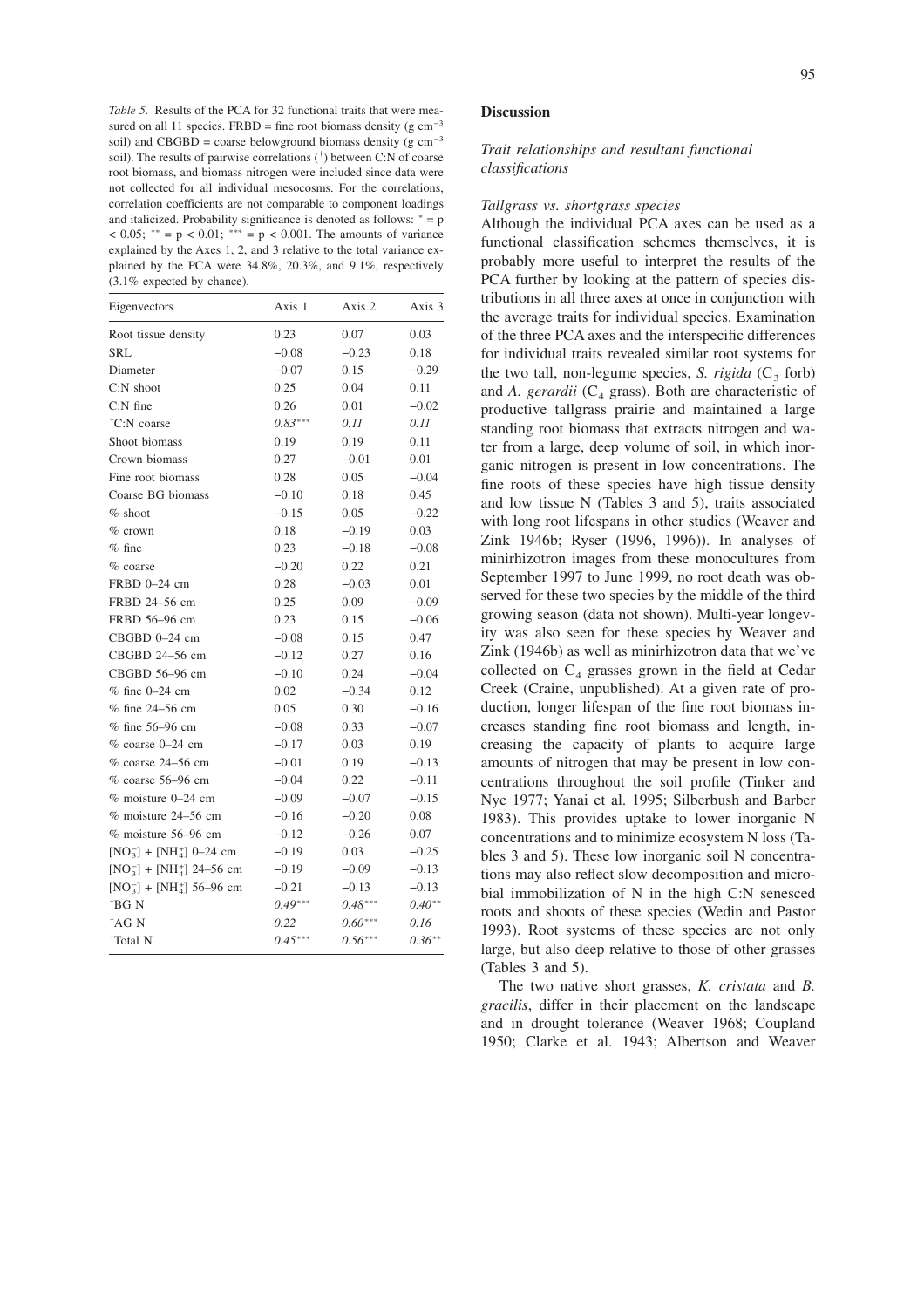

*Figure 4.* Artistic representation of the root systems of representative tallgrass, shortgrass, high-N rhizomatous and warm-season legume species. Plants were grown in the same manner as those studied in this experiment, but washed out entire. Root systems are depicted to 96 cm.

1944), yet shared many similar traits (Figure 4). They lacked coarse belowground biomass and reproduced vegetatively through root offshoots, resulting in a bunch morphology (Tables 3 and 5). The fine roots of these shortgrass species were finer than those of the tallgrass species and tended to have lower tissue density (Tables 3 and 5). Due to the shallow root distribution of these species, moisture and inorganic nitrogen levels were low in the shallow horizon, but high in deeper soils (Tables 3 and 5).

*S. scoparium* can be considered to be functionally intermediate between tallgrass and shortgrass dominants. *S. scoparium* is intermediate in its height and

its degree of rhizomatousness (Weaver 1968) as well as many of its root functional traits, such as rooting depth, soil water uptake, and inorganic nitrogen levels (Tables 3 and 5).

#### *Hi-N rhizomatous species*

*P. pratensis* ( $C_3$  grass), *A. millefolium* ( $C_3$  forb), and *A. repens* were similar in their traits (Figure 4, Tables 3 and 5), except *A. repens* had large amounts of coarse biomass below 24 cm, leading to a different score on Axis 3 (Table 5). This difference appeared to be an artifact of the experiment as some of *A. repens*' rhizomes that contacted the sides of the con-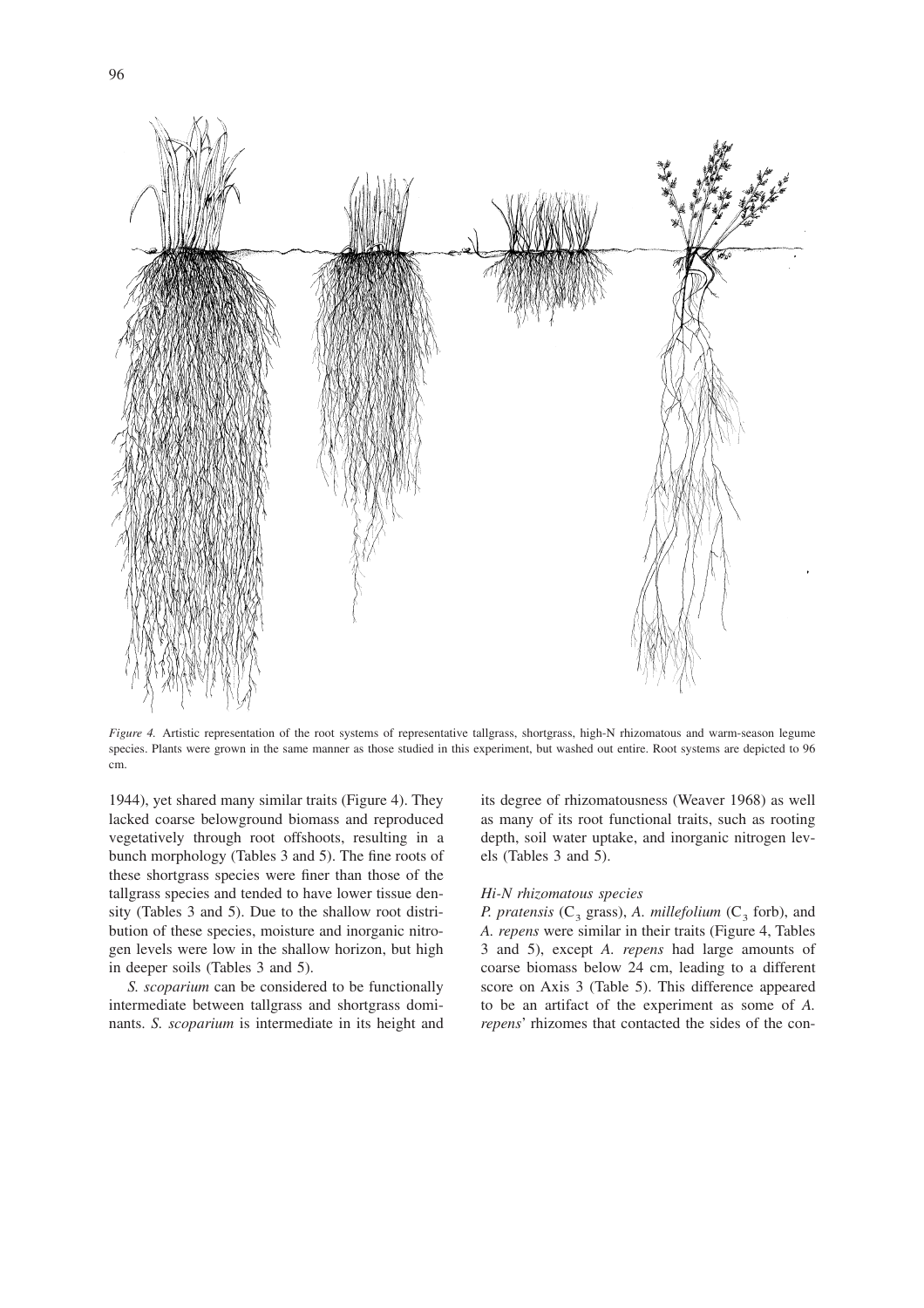*Table 6.* General summary of main traits that differentiate functional classifications of 11 species in this study.

| Parameter           | Tallgrass | Shortgrass | Hi-N Rhizomatous | Legume |
|---------------------|-----------|------------|------------------|--------|
| Root tissue density | High      |            |                  | Low    |
| Diameter            |           | Low        |                  |        |
| Fine root biomass   | High      |            |                  | Low    |
| Coarse bg biomass   | Low       |            | Mid-High         | High   |
| Depth of fine roots | Deep      | Shallow    | Shallow          | Deep   |
| Tissue %N           | Low       |            | High             | High   |
| Shallow inorganic N | Low       | Low        | Low              | High   |
| Deep inorganic N    | Low       | High       | High             | High   |

tainer grew downward. Taking this into account the three rhizomatous species have shallow fine root distributions with a large relative investment in shallow rhizomes. Although all three species had shallow root systems relative to *S. rigida* and *A. gerardii*, they differed in depth distribution. *A. repens* had fine roots in the deep horizon (these did not appear to be an artifact of growing in containers) while *P. pratensis* had only 1% of its fine root biomass deeper than 24 cm (Table 3). The tissue N of all fractions for these rhizomatous species was higher than for the other nonlegume species (Table 3). Due to the shallow distribution of fine root biomass, moisture and  $NO_3^-$  levels were low in shallow soils, but high at depth (Tables 3 and 5).

## *Legumes*

The two legume species shared many similar traits. In general, root systems of the two legumes deplete water evenly throughout the soil profile, with little capacity for acquisition of inorganic nitrogen throughout the soil profile. Due to their rhizobial associations, these species can accumulate as much nitrogen as other species with much less fine root biomass (Tables 3 and 5). Their fine roots were evenly distributed throughout the soil profile (Figure 4) and, as a result, soil moisture was constant throughout the soil profile (Tables 3 and 5). Inorganic nitrogen levels in soil solution were higher than for most species (Tables 3 and 5). This pattern probably reflects both reduced N uptake and increased soil N mineralization for the legumes.

# *Anenome cylindrica*

*A. cylindrica* ( $C_3$  forb) was unique among the species with its low biomass and small root system (Tables 3 and 5). This species may represent the functional strategy of interstitial species (Collins et al. 1993) or

early-season forbs. On the other hand, it may have performed poorly under the conditions of our experiment, including more over-winter mortality than observed for the other species. As such it is difficult to generalize from the results of this individual species.

In summary, the major classifications of species derived from this data set include: 1) a continuous distribution of species from tallgrass to shortgrass species, 2) shallow-rooted, strongly-rhizomatous high-nitrogen grasses and forbs, and 3) legumes (Figure 3, Table 6). The two tallgrass species are characterized by having high density, low-N fine roots that extend deep into the soil and reduce soil moisture and extractable N to low levels. Biomass is high aboveground and belowground, but there is little or no coarse belowground biomass produced. The two shortgrass species have fine roots that do not extend deep into the soil and extractable N is low shallow, but high deep. *S. scoparium* was intermediate between tallgrass and shortgrass species. The three high-N, rhizomatous species produce large amounts of rhizomes and have a shallow fine root system that does not acquire deep resources. Tissue N concentrations are high aboveground and belowground. The two legumes produce little fine root biomass, large amounts of coarse roots, have high tissue N concentrations, and high extractable N both shallow and deep in the soil.

#### *Relation to other functional classifications*

Our results are generally consistent with Weaver's classification of root systems for grassland plants (Weaver 1958a). The results of our study support Weaver's differentiation of grasses into tall, mixed, and short, classifications made both on distributional data as well as on measurements of species' root systems. We also see clear separation of legumes and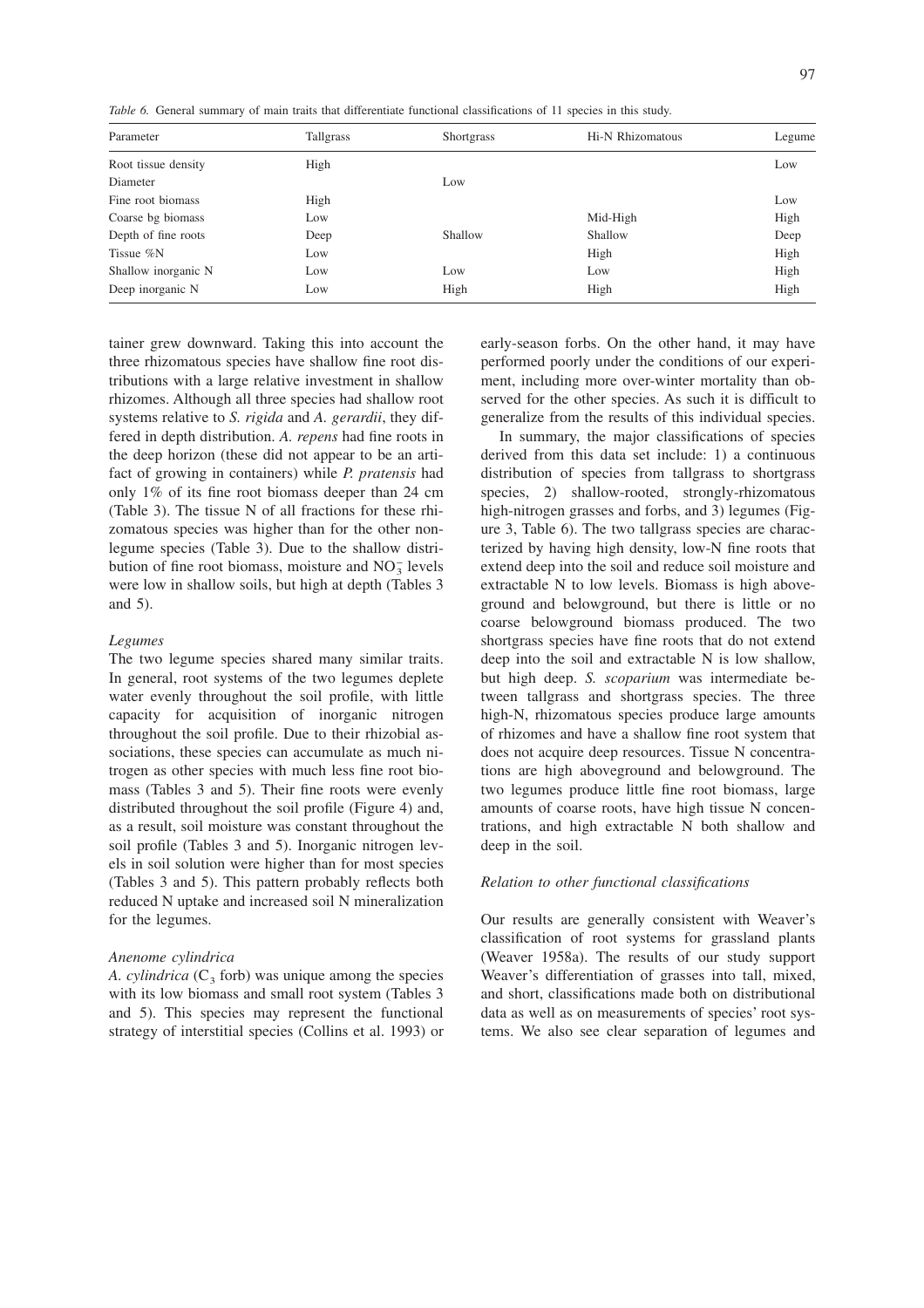rhizomatous forbs (Weaver 1958a). In other aspects, the grassland functional groups of Weaver and others should be revised. In Weaver's classification system, all forbs that reproduced vegetatively were contained in one classification such that *A. millefolium* and *S. rigida* would have been considered the same root type, even though deep and shallow-rooted forbs appear to be as different as tallgrass and shortgrass grass species. In general, we found little support for functional dichotomies between  $C_3$  and  $C_4$  species or between grasses and forbs. *S. rigida* ( $C_3$  forb) and *A. gerardii* ( $C_4$  grass) were more similar to one another than to other  $C_3$  forbs or  $C_4$  grasses. A similar situation existed for *B. gracilis* ( $C_4$  grass) and *K. cristata*  $(C<sub>3</sub>$  grass).

In general, weak separation between grasses and forbs is common in functional classifications that are based on suites of functional traits (Craine et al. (in press); Grime et al. 1997; Diaz and Cabido 1997), as opposed to largely morphologically-based or *post hoc* classifications (Leishman and Westoby 1992; Kindscher and Tieszen 1998).

## *Belowground biomass and resource utilization*

When grown under common conditions, species differed in their production and placement of root biomass in the soil profile, leading to consistent patterns of aboveground production, resource utilization, and ecosystem nitrogen retention. Two similar experiments showed similar species rankings for allocation (Weaver and Zink 1946a) and tissue N concentrations (Tilman and Wedin 1991) but reported less root biomass. Shoot biomass in our experiment was intermediate between values reported in the other two experiments. This comparison suggests that there is a robust basis for species rankings, but that the actual values of biomass and allocation are sensitive to factors such as genotype, resource supply, soil properties, and experimental design.

Our research supports the importance of differentiating coarse and fine root biomass (Körner 1984; Coutts 1987; Eissenstat 1997). While fine roots directly acquire water and nitrogen, coarse belowground biomass should be less directly responsible for resource acquisition than placing fine roots in deeper pools of soil water while economically transporting large amounts of water, storing carbohydrates and mineral nutrients, or supporting vegetative reproduction (Fitter 1996).

Production and maintenance of large amounts of fine root biomass not only reduced moisture and inorganic nitrogen concentrations, but also led to decreased ecosystem N loss. Other experiments at CCNHA have shown that the concentrations of inorganic nitrogen below the rooting zone is lower in experimental plots with high amounts of fine root biomass (Tilman et al. 1996).

Some recent studies have emphasized nitrogen's role in limiting primary productivity in tallgrass prairie (Tilman 1988; Wedin 1995), while others have emphasized the interaction of N and water availability (Schimel et al. 1991; Hooper and Johnson 1999). There was no indication that deep roots mainly acquired water and shallow roots mainly acquired nitrogen. We were unable to differentiate between the allocation of roots for the acquisition of water versus nitrogen. There were similar negative relationships between root biomass and both water and nitrogen levels in the soil, whether shallow or deep in the soil profile. Although a few early grassland studies discussed the depth profiles of nitrate acquisition by native grasses (Weaver et al. 1922), explanations for the patterns of productivity and species distributions in grasslands generally emphasized the role of water.

For non-legumes, the construction of root systems coincided with the patterns of resource availability where the species are most common. As opposed to shrublands that rely on deep soil water (Sala et al. 1989), grassland productivity does not depend on water deeper than 2 m in non-drought years (Albertson and Weaver 1944). Most of the soil organic matter and therefore nitrogen mineralization occurs at similar depths  $(< 2 \, \text{m})$  and water and nitrogen resource profiles are similar within a grassland. The deep root systems of the *A. gerardii* and *S. rigida* coincide with the typically deep organic matter and large soil volume where water and nitrogen are available to plants in the tallgrass praries. The root systems of *S. rigida* can extend greater than 1.5 m while the roots of *A. gerardii* go deeper than 2 m (Sperry 1935). Both species' root systems decline in an exponential fashion with depth. During mild droughts, species such as *A. gerardii* are able to maintain productivity by accessing deeper soil resources, while most shallow rooted species go dormant or die (Albertson and Weaver 1944).

The two shortgrass species, *K. cristata*  $(C_3$  grass) and *B. gracilis* ( $C_4$  grass) occupy environments with shallow resource profiles (Albertson and Weaver 1944). *K. cristata* is widely distributed in North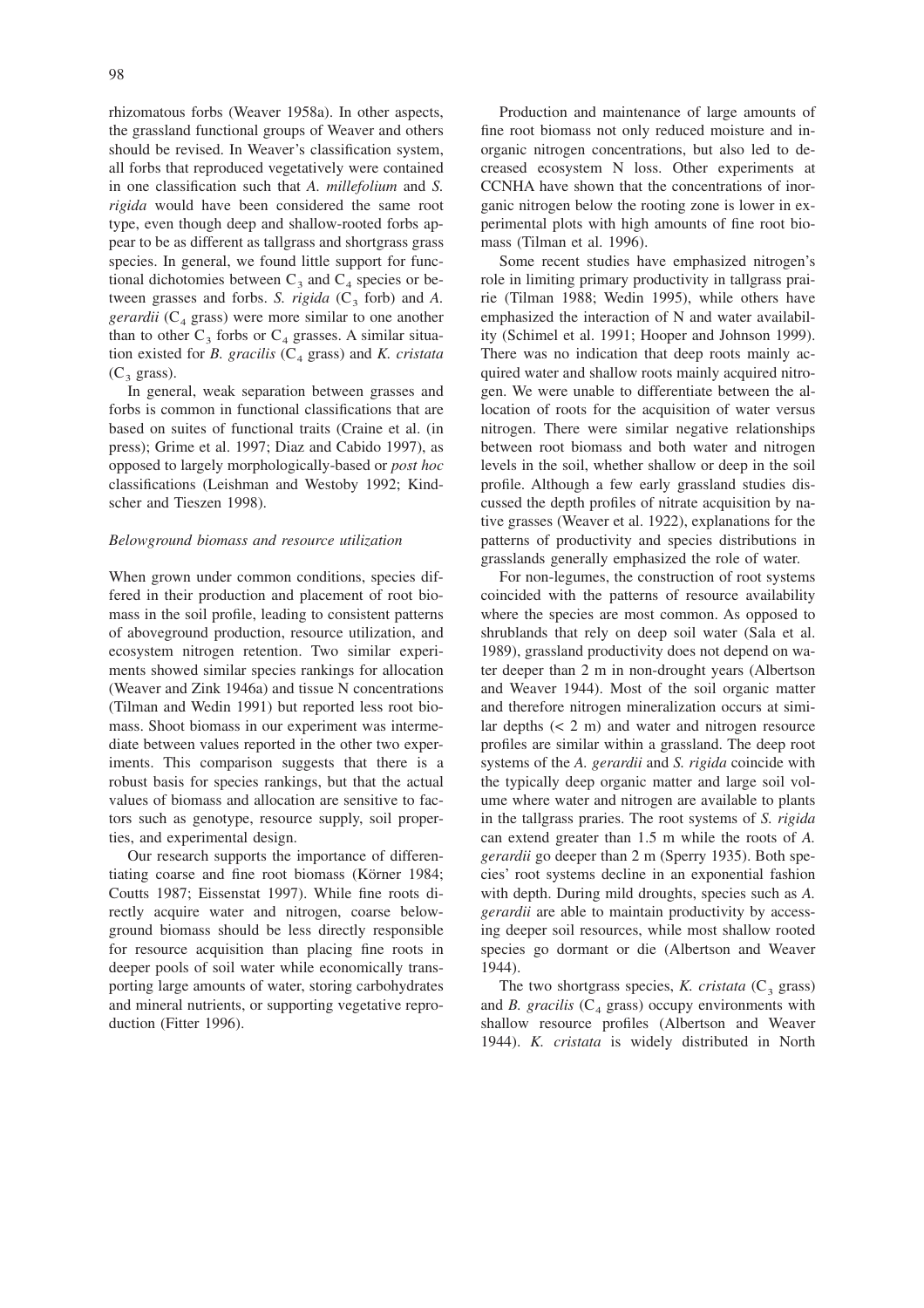America (Coupland 1950) and frequently occurs between taller bunch grasses in tallgrass, mixed grass and palouse prairies (Weaver 1968; Coupland 1950). *B. gracilis*, in contrast, is a dominant species of the arid shortgrass prairie. The rooting depth of these species generally tracks shallow water storage associated with growing season precipitation (Weaver 1968; Sala et al. 1989). The lack of deep roots and the presence of deep resources implies a limit to the ability of shortgrass species to utilize resources at depth.

In contrast to the grasses, many legumes and some forbs appear to rely primarily on deep resources (Nedrow 1937). Both of the legumes we studied fit this pattern. These deeply rooted legumes and forbs are also more productive during droughts when the shallow water table was depleted but deep water was still present (Weaver et al. 1935b).

#### **Acknowledgements**

We thank the many individuals who assisted in the creation and sampling of this experiment, especially D. Bosanko, P. Fine, J. Goth, R. Melzer, A. Simpson. M. Norris, R. Reader, and two anonymous reviewers provided helpful comments to the manuscript. JMC was supported by a NASA Earth Systems Fellowship, a NSF graduate fellowship as well as a NSF dissertation improvement grant. Additional support was provided by NSF grant 9411972.

#### **References**

- Aerts R., Boot R.G.A. and Van der Aart P.J.M. 1991. The relation between aboveground and belowground biomass allocation patterns and competitive ability. Oecologia 87: 551–559.
- Albertson F.W. and Tomanek G.W. 1965. Vegetation changes during a 30-year period in grassland communities near Hays Kansas. Ecology 46: 714–720.
- Albertson F.W. and Weaver J.E. 1944. Nature and degree of recovery of grassland from the great drought of 1933 to 1940. Ecological Monographs 14: 393–479.
- Canadell J., Jackson R.B., Ehleringer J.R., Mooney H.A., Sala O.E. and Schulze E.D. 1996. Maximum rooting depth of vegetation types at the global scale. Oecologia 108: 583–594.
- Clarke S.E., Tisdale E.W. and Skoglund N.A. 1943. The effects of climate and grazing practices on short-grass prairie vegetation. Dom. Can., Dept. Agr. Tech. Bul 46.
- Collins S.L., Glenn S.M. and Roberts D.W. 1993. The hierarchical continuum concept. Journal of Vegetation Science 4: 149–156.
- Coupland R.T. 1950. Ecology of Mixed Prairie in Canada. Ecological Monographs 20: 271–315.
- Coutts M.P. 1987. Developmental processes in tree root systems. Can J For Res 17: 761–767.
- Craine J.M., Tilman D.G., Wedin D.A., Reich P.B., Tjoelker M.J. and Knops J.M.H. The relationship between plant functional strategies and growth in a low-nitrogen habitat. Functional Ecology (in press).
- Curtis J.T. 1959. The Vegetation of Wisconsin. University of Wisconsin Press.
- Diaz S. and Cabido M. 1997. Plant functional types and ecosystem function in relation to global change. Journal of Vegetation Science 8: 463–474.
- Eissenstat D.M. 1997. Trade-offs in root form and function. In: Jackson L.E. (ed.), Ecology in Agriculture. Academic Press Inc., San Diego, California, USA, pp. 173–199.
- Fitter A. 1996. Characteristics and functions of root systems. In: Waisel Y., Eshel A. and Kafkafi U. (eds), Plant Roots: The Hidden Half Marcel Dekker., New York, pp. 1–20.
- Grime J.P., Thompson K., Hunt R., Hodgson J.G., Cornelissen J.H.C., Rorison I.H. et al. 1997. Integrated screening validates primary axes of specialisation in plants. Oikos 79: 259–281.
- Hooper D.U. and Johnson L. 1999. Nitrogen limitation in dryland ecosystems: Responses to geographical and temporal variation in precipitation. Biogeochemistry 46: 247–293.
- Hopkins H.H. 1951. Ecology of the native vegetation of the loess hills in central Nebraska. Ecological Monographs 21: 125–147.
- Jackson R.B., Canadell J., Ehleringer J.R., Mooney H.A., Sala O.E. and Schulze E.D. 1996. A global analysis of root distributions for terrestrial biomes. Oecologia 108: 389–411.
- Jackson R.B., Moore L.A., Hoffmann W.A., Pockman W.T. and Linder C.R. 1999. Ecosystem rooting depth determined with caves and DNA. In: Proceedings of the National Academy of Sciences of the United States of America., pp. 11387–11392.
- Kindscher K. and Tieszen L.L. 1998. Floristic and soil organic matter changes after five and thirty-five years of native tallgrass prairie restoration. Restoration Ecology 6: 181–196.
- Kindscher K. and Wells P.V. 1995. Prairie plant guilds: A multivariate analysis of prairie species based on ecological and morphological traits. Vegetatio 117: 29–50.
- Körner C. 1984. Biomass fractionation in plants: a reconsideration of definitions based on plant functions. In: Roy J. and Garnier E. (eds), A Whole Plant Perspective on Carbon-nitrogen Interactions. SPB Academic Publishing, Inc., The Hague, pp. 173– 185.
- Leishman M. and Westoby M. 1992. Classifying plants into groups on the basis of associations of individual traits—evidence from Australian semi-arid woodlands. Journal of Ecology 80: 417– 424.
- Nedrow W.W. 1937. Studies on the ecology of roots. Ecology 18: 27–52.
- Nepstad D.C., De Carvalho C.R., Davidson E.A., Jipp P.H., Lefebvre P.A., Negreiros G.H. et al. 1994. The role of deep roots in the hydrological and carbon cycles of amazonian forests and pastures. Nature 372: 666–669.
- Parrish J.A.D. and Bazzaz F.A. 1976. Underground niche separation in successional plants. Ecology 57: 1281–1288.
- Ryser P. 1996. The importance of tissue density for growth and life span of leaves and roots: A comparison of five ecologically contrasting grasses. Functional Ecology 10: 717–723.
- Sala O.E., Golluscio R.A., Lauenroth W.K. and Soriano A. 1989. Resource partitioning between shrubs and grasses in the Patagonian steppe. Oecologia 81: 501–505.